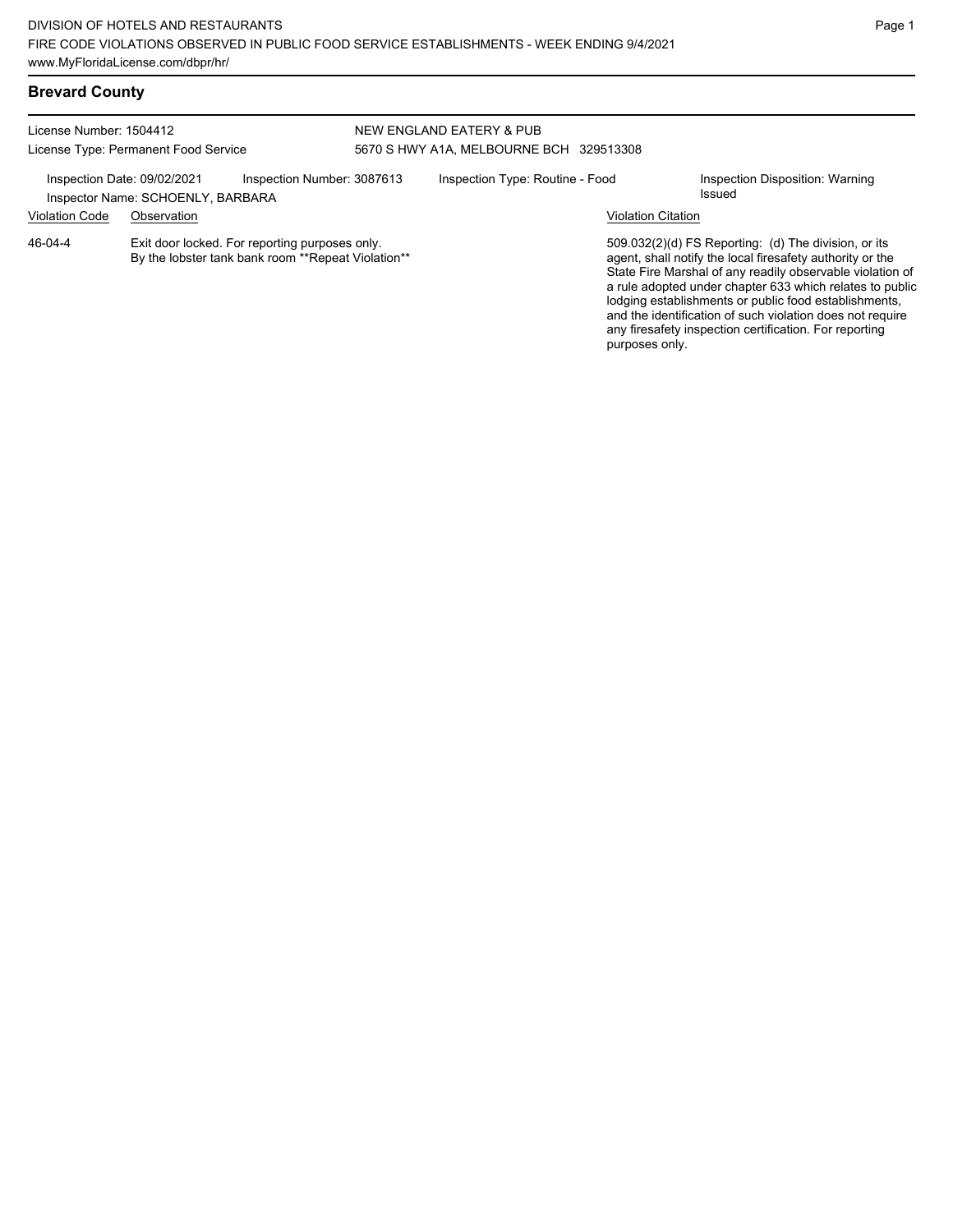#### **Broward County**

| License Number: 1621850 |                                                                                                                                                                                                                                                                                                                                             | POOL BAR             |                                                     |                           |                                                                                                                                                                                                                                                                                                                                                                                                                                                                                                          |  |
|-------------------------|---------------------------------------------------------------------------------------------------------------------------------------------------------------------------------------------------------------------------------------------------------------------------------------------------------------------------------------------|----------------------|-----------------------------------------------------|---------------------------|----------------------------------------------------------------------------------------------------------------------------------------------------------------------------------------------------------------------------------------------------------------------------------------------------------------------------------------------------------------------------------------------------------------------------------------------------------------------------------------------------------|--|
|                         | License Type: Permanent Food Service                                                                                                                                                                                                                                                                                                        |                      | 1 N FT LAUDERDALE BEACH BLVD, FORT LAUDERDALE 33304 |                           |                                                                                                                                                                                                                                                                                                                                                                                                                                                                                                          |  |
|                         | Inspection Date: 08/31/2021<br>Inspection Number: 3113334<br>Inspector Name: BRANN, JUSTIN                                                                                                                                                                                                                                                  |                      | Inspection Type: Routine - Food                     |                           | Inspection Disposition: Inspection<br>Completed - No Further Action                                                                                                                                                                                                                                                                                                                                                                                                                                      |  |
| <b>Violation Code</b>   | Observation                                                                                                                                                                                                                                                                                                                                 |                      |                                                     | <b>Violation Citation</b> |                                                                                                                                                                                                                                                                                                                                                                                                                                                                                                          |  |
| 48-01-5                 | No current insurance inspector boiler report or boiler certificate available for boiler.<br>For reporting purposes only.                                                                                                                                                                                                                    |                      |                                                     |                           | 61C-1.004(10) FAC Reporting: (10) Heating and<br>ventilation - The heating and ventilation system shall be<br>kept in good repair or be installed to maintain a<br>minimum of 68 degrees Fahrenheit throughout the<br>building. The insurance inspectors boiler report is<br>required annually for power boilers and high<br>pressure/high temperature boilers and biannually for low<br>pressure steam or vapor heating boilers and shall be<br>posted in the boiler room. For reporting purposes only. |  |
| License Number: 1621852 |                                                                                                                                                                                                                                                                                                                                             | <b>BURLOCK COAST</b> |                                                     |                           |                                                                                                                                                                                                                                                                                                                                                                                                                                                                                                          |  |
|                         | License Type: Permanent Food Service                                                                                                                                                                                                                                                                                                        |                      | 1 N FT LAUDERDALE BEACH BLVD, FORT LAUDERDALE 33304 |                           |                                                                                                                                                                                                                                                                                                                                                                                                                                                                                                          |  |
|                         | Inspection Date: 08/31/2021<br>Inspection Number: 3113368<br>Inspector Name: BRANN, JUSTIN                                                                                                                                                                                                                                                  |                      | Inspection Type: Routine - Food                     |                           | Inspection Disposition: Warning<br>Issued                                                                                                                                                                                                                                                                                                                                                                                                                                                                |  |
| <b>Violation Code</b>   | Observation                                                                                                                                                                                                                                                                                                                                 |                      |                                                     | <b>Violation Citation</b> |                                                                                                                                                                                                                                                                                                                                                                                                                                                                                                          |  |
| 48-01-5                 | No current insurance inspector boiler report or boiler certificate available for boiler.<br>For reporting purposes only.                                                                                                                                                                                                                    |                      |                                                     |                           | 61C-1.004(10) FAC Reporting: (10) Heating and<br>ventilation - The heating and ventilation system shall be<br>kept in good repair or be installed to maintain a<br>minimum of 68 degrees Fahrenheit throughout the<br>building. The insurance inspectors boiler report is<br>required annually for power boilers and high<br>pressure/high temperature boilers and biannually for low<br>pressure steam or vapor heating boilers and shall be<br>posted in the boiler room. For reporting purposes only. |  |
| 48-01-5                 | - From initial inspection : No current insurance inspector boiler report or boiler<br>certificate available for boiler. For reporting purposes only. - From follow-up<br>inspection 2021-09-01: No current insurance inspector boiler report or boiler<br>certificate available for boiler. For reporting purposes only. ** Time Extended** |                      |                                                     |                           | 61C-1.004(10) FAC Reporting: (10) Heating and<br>ventilation - The heating and ventilation system shall be<br>kept in good repair or be installed to maintain a<br>minimum of 68 degrees Fahrenheit throughout the<br>building. The insurance inspectors boiler report is<br>required annually for power boilers and high<br>pressure/high temperature boilers and biannually for low<br>pressure steam or vapor heating boilers and shall be<br>posted in the boiler room. For reporting purposes only. |  |
| License Number: 1624082 |                                                                                                                                                                                                                                                                                                                                             |                      | ACKEE TREE JAMAICAN RESTAURANT                      |                           |                                                                                                                                                                                                                                                                                                                                                                                                                                                                                                          |  |
|                         | License Type: Permanent Food Service                                                                                                                                                                                                                                                                                                        |                      | 2121 W OAKLAND PARK BLVD, OAKLAND PARK 33311        |                           |                                                                                                                                                                                                                                                                                                                                                                                                                                                                                                          |  |
|                         | Inspection Date: 09/01/2021<br>Inspection Number: 3097274<br>Inspector Name: MATTIELLO-ATASSI, MARIA                                                                                                                                                                                                                                        |                      | Inspection Type: Routine - Food                     |                           | Inspection Disposition: Warning<br>Issued                                                                                                                                                                                                                                                                                                                                                                                                                                                                |  |
| <b>Violation Code</b>   | Observation                                                                                                                                                                                                                                                                                                                                 |                      |                                                     | <b>Violation Citation</b> |                                                                                                                                                                                                                                                                                                                                                                                                                                                                                                          |  |
| 48-04-4                 | Propane tank (larger than 2.7 lb. water capacity/1 lb. gas capacity) located inside<br>of the building. For reporting purposes only.                                                                                                                                                                                                        |                      |                                                     |                           | 509.032(2)(d) FS Reporting: (d) The division, or its<br>agent, shall notify the local firesafety authority or the<br>State Fire Marshal of any readily observable violation of<br>a rule adopted under chapter 633 which relates to public                                                                                                                                                                                                                                                               |  |

Page 2

lodging establishments or public food establishments, and the identification of such violation does not require any firesafety inspection certification. For reporting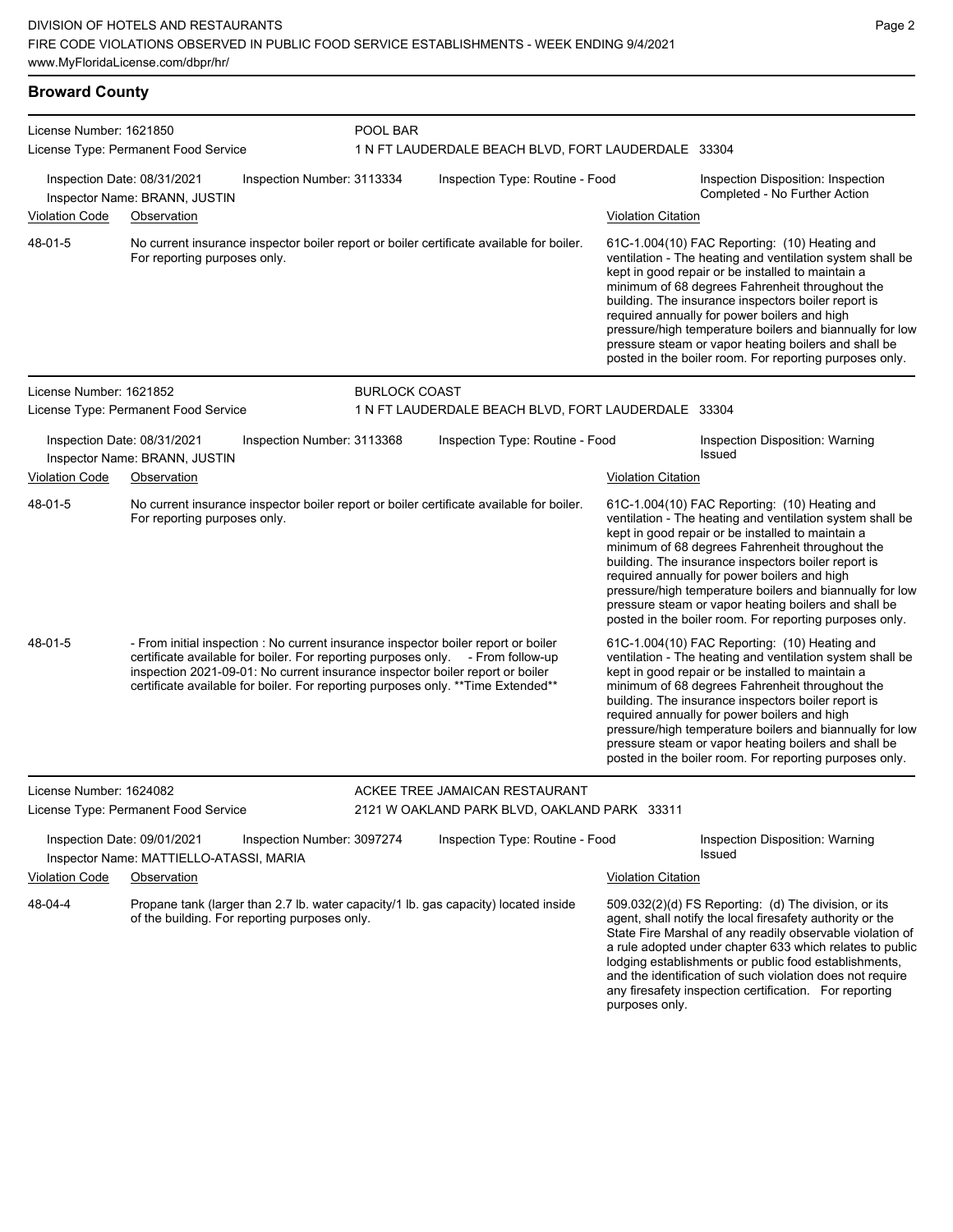#### **Collier County**

License Number: 2102605 License Type: Permanent Food Service

#### CHINA PLACE 4631 TAMIAMI TRL N, NAPLES 34103

Inspection Date: 08/31/2021 Inspection Number: 3111731 Inspection Type: Routine - Food Inspection Disposition: Inspection<br>Inspector Name: PENN BRIAN

Inspector Name: PENN, BRIAN

#### Violation Code Observation Violation Citation

Propane tank (larger than 2.7 lb. water capacity/1 lb. gas capacity) located inside of the building. For reporting purposes only. Observed 15 lb propane tank stored under dry storage shelf near water heater. Educated operator on the importance of keeping propane tanks stored in a safe spot outside. Operator moved tank outside. \*\*Corrected On-Site\*\* 48-04-4

509.032(2)(d) FS Reporting: (d) The division, or its agent, shall notify the local firesafety authority or the State Fire Marshal of any readily observable violation of a rule adopted under chapter 633 which relates to public lodging establishments or public food establishments, and the identification of such violation does not require any firesafety inspection certification. For reporting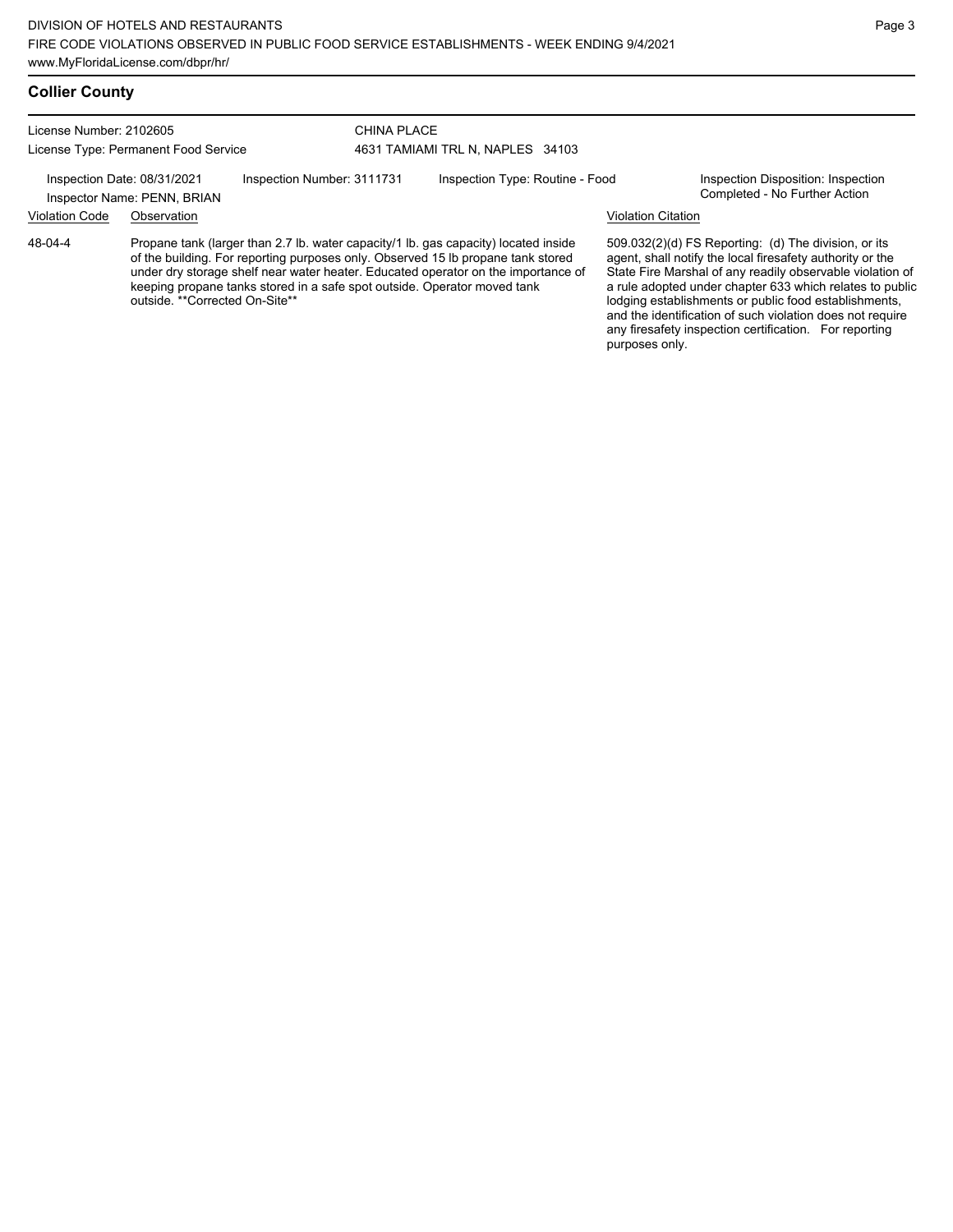| <b>Dade County</b>      |                                                                                                                                                                                                                                                                                                                                                                                                                                                                                                                          |                            |                                            |                           |                                                                                                                                                                                                                                                                                                                                                                                                                            |
|-------------------------|--------------------------------------------------------------------------------------------------------------------------------------------------------------------------------------------------------------------------------------------------------------------------------------------------------------------------------------------------------------------------------------------------------------------------------------------------------------------------------------------------------------------------|----------------------------|--------------------------------------------|---------------------------|----------------------------------------------------------------------------------------------------------------------------------------------------------------------------------------------------------------------------------------------------------------------------------------------------------------------------------------------------------------------------------------------------------------------------|
| License Number: 2332507 | License Type: Permanent Food Service                                                                                                                                                                                                                                                                                                                                                                                                                                                                                     | THE COCINITA MIAMI         | 500 BRICKELL AVE #106, MIAMI 33131         |                           |                                                                                                                                                                                                                                                                                                                                                                                                                            |
|                         | Inspection Date: 09/02/2021<br>Inspector Name: HENLEY, LATONYA                                                                                                                                                                                                                                                                                                                                                                                                                                                           | Inspection Number: 3122974 | Inspection Type: Routine - Food            |                           | Inspection Disposition: Inspection<br>Completed - No Further Action                                                                                                                                                                                                                                                                                                                                                        |
| <b>Violation Code</b>   | Observation                                                                                                                                                                                                                                                                                                                                                                                                                                                                                                              |                            |                                            | <b>Violation Citation</b> |                                                                                                                                                                                                                                                                                                                                                                                                                            |
| 45-04-4                 | Use of cooking equipment producing grease laden vapors/smoke with no hood<br>suppression system installed. Notified Fire AHJ. For reporting purposes only.<br>Observed the establishment has a portable single grease fryer in use sweet<br>potatoe fries. Operator unplugged during the inspection. Placed a sign do not use.<br>As per operator, will remove when the unit is not hot. Observed the establishment<br>has a flat top grill underneath the ware a hood system should be. ** Corrective<br>Action Taken** |                            |                                            | purposes only.            | 509.032(2)(d) FS Reporting: (d) The division, or its<br>agent, shall notify the local firesafety authority or the<br>State Fire Marshal of any readily observable violation of<br>a rule adopted under chapter 633 which relates to public<br>lodging establishments or public food establishments,<br>and the identification of such violation does not require<br>any firesafety inspection certification. For reporting |
| License Number: 2335048 |                                                                                                                                                                                                                                                                                                                                                                                                                                                                                                                          |                            | NEW YORK/ROMA PIZZA & PASTA                |                           |                                                                                                                                                                                                                                                                                                                                                                                                                            |
|                         | License Type: Permanent Food Service                                                                                                                                                                                                                                                                                                                                                                                                                                                                                     |                            | 125 SE 2 AVE, MIAMI 33131                  |                           |                                                                                                                                                                                                                                                                                                                                                                                                                            |
|                         | Inspection Date: 09/01/2021<br>Inspector Name: HENLEY, LATONYA                                                                                                                                                                                                                                                                                                                                                                                                                                                           | Inspection Number: 3153459 | Inspection Type: Complaint Full            |                           | Inspection Disposition: Inspection<br>Completed - No Further Action                                                                                                                                                                                                                                                                                                                                                        |
| <b>Violation Code</b>   | Observation                                                                                                                                                                                                                                                                                                                                                                                                                                                                                                              |                            |                                            | <b>Violation Citation</b> |                                                                                                                                                                                                                                                                                                                                                                                                                            |
| 45-04-4                 | Use of cooking equipment producing grease laden vapors/smoke with no hood<br>suppression system installed. Notified Fire AHJ. For reporting purposes only.<br>Observed establishment has a portable double grease fryer in the kitchen set up<br>on top of a flip top reach in cooler.                                                                                                                                                                                                                                   |                            |                                            | purposes only.            | 509.032(2)(d) FS Reporting: (d) The division, or its<br>agent, shall notify the local firesafety authority or the<br>State Fire Marshal of any readily observable violation of<br>a rule adopted under chapter 633 which relates to public<br>lodging establishments or public food establishments,<br>and the identification of such violation does not require<br>any firesafety inspection certification. For reporting |
| License Number: 2329374 |                                                                                                                                                                                                                                                                                                                                                                                                                                                                                                                          |                            | JJ CATERING FOOD & SERVICES CORP           |                           |                                                                                                                                                                                                                                                                                                                                                                                                                            |
| License Type: Catering  |                                                                                                                                                                                                                                                                                                                                                                                                                                                                                                                          |                            | 414 SW 22 AVE, MIAMI 33135                 |                           |                                                                                                                                                                                                                                                                                                                                                                                                                            |
| <b>Violation Code</b>   | Inspection Date: 09/01/2021<br>Inspector Name: GARCIA, B OSCAR<br>Observation                                                                                                                                                                                                                                                                                                                                                                                                                                            | Inspection Number: 1118746 | Inspection Type: Routine - Food            | <b>Violation Citation</b> | Inspection Disposition: Inspection<br>Completed - No Further Action                                                                                                                                                                                                                                                                                                                                                        |
| 48-04-4                 | Propane tank (larger than 2.7 lb. water capacity/1 lb. gas capacity) located inside<br>of the building. For reporting purposes only. ** Corrected On-Site**                                                                                                                                                                                                                                                                                                                                                              |                            |                                            | purposes only.            | 509.032(2)(d) FS Reporting: (d) The division, or its<br>agent, shall notify the local firesafety authority or the<br>State Fire Marshal of any readily observable violation of<br>a rule adopted under chapter 633 which relates to public<br>lodging establishments or public food establishments,<br>and the identification of such violation does not require<br>any firesafety inspection certification. For reporting |
| License Number: 2359860 |                                                                                                                                                                                                                                                                                                                                                                                                                                                                                                                          | LA PICANA GRILL            |                                            |                           |                                                                                                                                                                                                                                                                                                                                                                                                                            |
|                         | License Type: Mobile Food Dispensing Vehicle                                                                                                                                                                                                                                                                                                                                                                                                                                                                             |                            | 1810 NW 21 TER, MIAMI 33142                |                           |                                                                                                                                                                                                                                                                                                                                                                                                                            |
|                         | Inspection Date: 08/31/2021<br>Inspector Name: CONCEPCION, ADRIEL                                                                                                                                                                                                                                                                                                                                                                                                                                                        | Inspection Number: 1243412 | Inspection Type: Food-Licensing Inspection |                           | Inspection Disposition: Inspection<br>Completed - No Further Action                                                                                                                                                                                                                                                                                                                                                        |
| <b>Violation Code</b>   | Observation                                                                                                                                                                                                                                                                                                                                                                                                                                                                                                              |                            |                                            | <b>Violation Citation</b> |                                                                                                                                                                                                                                                                                                                                                                                                                            |
| 45-02-4                 | Portable fire extinguisher gauge in red zone. For reporting purposes only.<br>Observed fire extinguisher empty located at back door of mobile unit.                                                                                                                                                                                                                                                                                                                                                                      |                            |                                            |                           | 509.032(2)(d) FS Reporting: (d) The division, or its<br>agent, shall notify the local firesafety authority or the<br>State Fire Marshal of any readily observable violation of<br>a rule adopted under chapter 633 which relates to public<br>lodging establishments or public food establishments,                                                                                                                        |

and the identification of such violation does not require any firesafety inspection certification. For reporting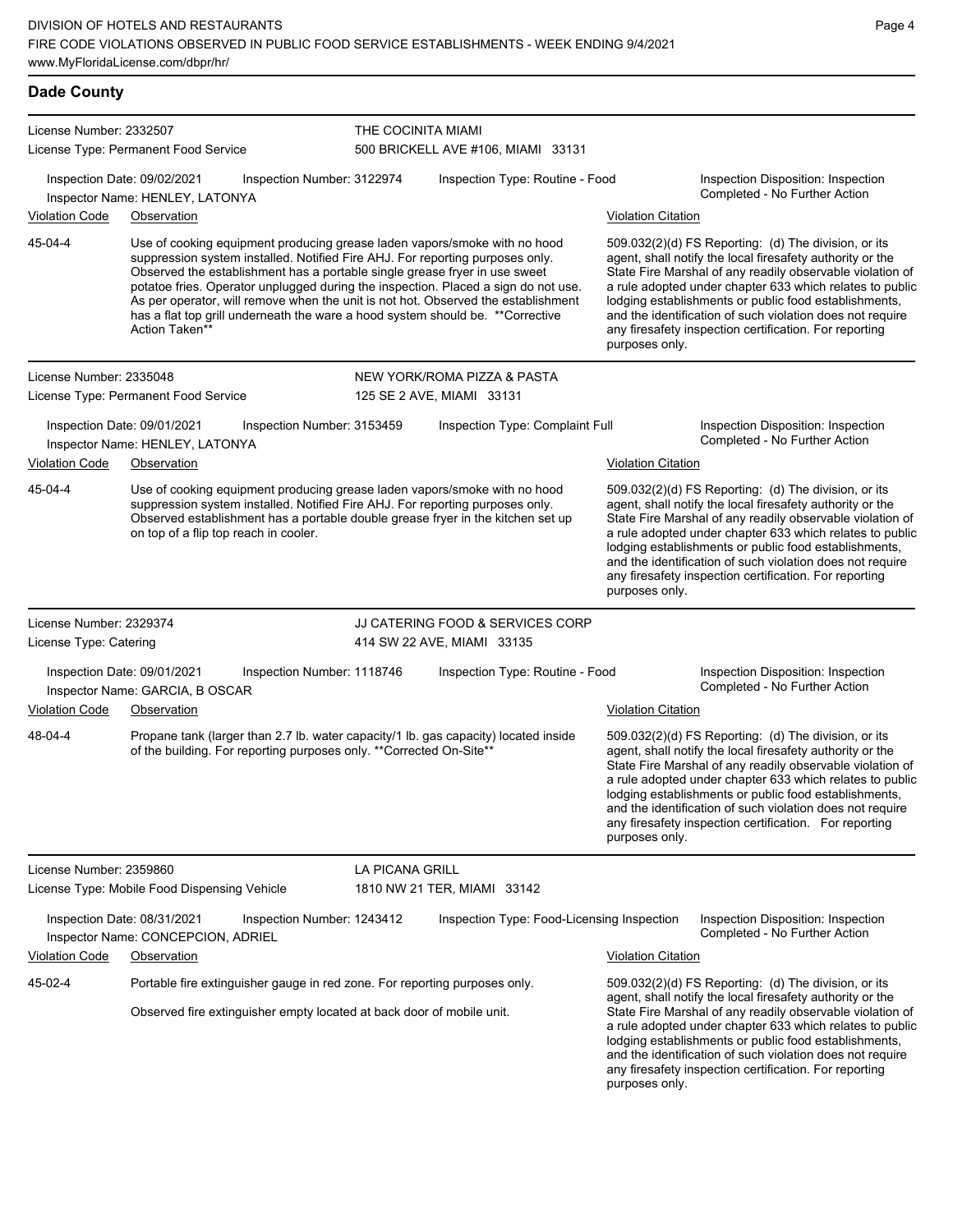| Dade County             |                                                                  |                                                                            |                             |                                  |                           |                                                                                                                                                                                                                                                                                                                                                                                                                            |
|-------------------------|------------------------------------------------------------------|----------------------------------------------------------------------------|-----------------------------|----------------------------------|---------------------------|----------------------------------------------------------------------------------------------------------------------------------------------------------------------------------------------------------------------------------------------------------------------------------------------------------------------------------------------------------------------------------------------------------------------------|
| License Number: 2315860 | License Type: Permanent Food Service                             |                                                                            | 10829 SW 72 ST. MIAMI 33173 | WENDY'S OLD FASHIONED HAMBURGERS |                           |                                                                                                                                                                                                                                                                                                                                                                                                                            |
|                         | Inspection Date: 09/02/2021<br>Inspector Name: ORDONEZ, CATALINA | Inspection Number: 3102034                                                 |                             | Inspection Type: Routine - Food  |                           | Inspection Disposition: Inspection<br>Completed - No Further Action                                                                                                                                                                                                                                                                                                                                                        |
| <b>Violation Code</b>   | Observation                                                      |                                                                            |                             |                                  | <b>Violation Citation</b> |                                                                                                                                                                                                                                                                                                                                                                                                                            |
| 45-02-4                 |                                                                  | Portable fire extinguisher gauge in red zone. For reporting purposes only. |                             |                                  | purposes only.            | 509.032(2)(d) FS Reporting: (d) The division, or its<br>agent, shall notify the local firesafety authority or the<br>State Fire Marshal of any readily observable violation of<br>a rule adopted under chapter 633 which relates to public<br>lodging establishments or public food establishments,<br>and the identification of such violation does not require<br>any firesafety inspection certification. For reporting |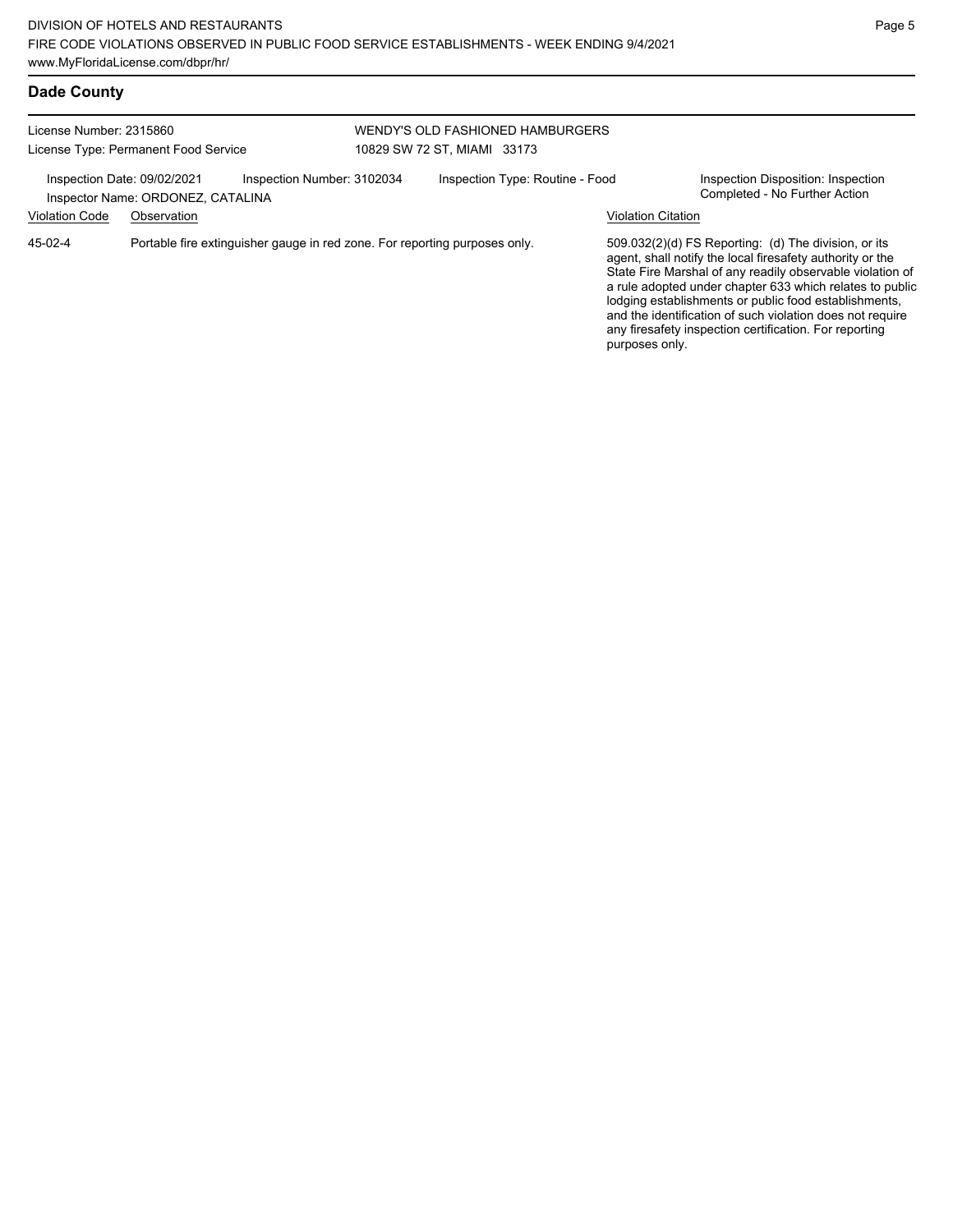| License Number: 2400217<br>License Type: Permanent Food Service                                                                 |                                                             | <b>DUNKIN</b><br>1329 E OAK ST, ARCADIA 34266 |                           |                                                                                                                                                                                                                                                                                                                                                                                                                            |
|---------------------------------------------------------------------------------------------------------------------------------|-------------------------------------------------------------|-----------------------------------------------|---------------------------|----------------------------------------------------------------------------------------------------------------------------------------------------------------------------------------------------------------------------------------------------------------------------------------------------------------------------------------------------------------------------------------------------------------------------|
| Inspection Date: 08/31/2021                                                                                                     | Inspection Number: 3135383<br>Inspector Name: JACKS, ALBERT | Inspection Type: Routine - Food               | <b>Violation Citation</b> | Inspection Disposition: Inspection<br>Completed - No Further Action                                                                                                                                                                                                                                                                                                                                                        |
| <b>Violation Code</b><br>Observation<br>Portable fire extinguisher gauge in red zone. For reporting purposes only.<br>$45-02-4$ |                                                             |                                               | purposes only.            | 509.032(2)(d) FS Reporting: (d) The division, or its<br>agent, shall notify the local firesafety authority or the<br>State Fire Marshal of any readily observable violation of<br>a rule adopted under chapter 633 which relates to public<br>lodging establishments or public food establishments,<br>and the identification of such violation does not require<br>any firesafety inspection certification. For reporting |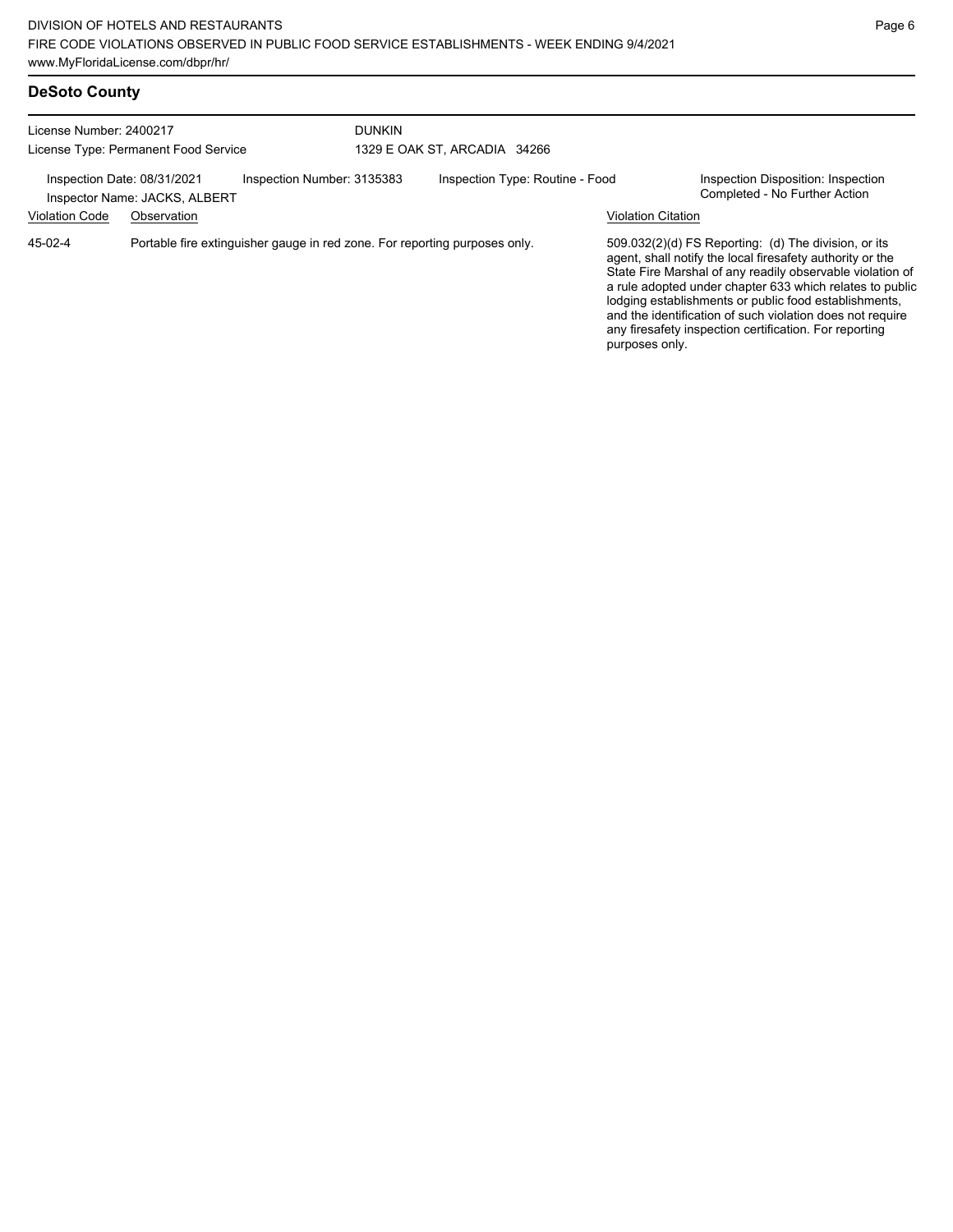**Duval County** License Number: 2603878 License Type: Permanent Food Service WENDY'S OLD FASHIONED HAMBURGERS #80 2006 PARK ST, JACKSONVILLE 32204 Inspection Date: 09/01/2021 Inspection Number: 3094925 Inspection Type: Routine - Food Inspection Disposition: Call Back -Complied Inspector Name: ESPINOSA-BECKERT, ILIANA Violation Code Observation Violation Citation - From initial inspection : Portable fire extinguisher gauge in red zone. For reporting purposes only. K class - From follow-up inspection 2021-09-01: Same 509.032(2)(d) FS Reporting: (d) The division, or its agent, shall notify the local firesafety authority or the State Fire Marshal of any readily observable violation of a rule adopted under chapter 633 which relates to public lodging establishments or public food establishments, and the identification of such violation does not require any firesafety inspection certification. For reporting purposes only. 45-02-4 License Number: 2614208 License Type: Permanent Food Service KITCHEN KETTLE DELI 4251 LENOX AVENUE UNIT #7, JACKSONVILLE 32205 Inspection Date: 08/31/2021 Inspection Number: 3100708 Inspection Type: Routine - Food Inspection Disposition: Administrative Inspector Name: ESPINOSA-BECKERT, ILIANA Violation Code Observation **Violation Citation** Violation Citation Citation Marked exit/path to marked exit blocked. For reporting purposes only. With box and step stool, employee moved them from rear door path \*\*Corrected On-Site\*\* 509.032(2)(d) FS Reporting: (d) The division, or its agent, shall notify the local firesafety authority or the State Fire Marshal of any readily observable violation of a rule adopted under chapter 633 which relates to public lodging establishments or public food establishments, and the identification of such violation does not require any firesafety inspection certification. For reporting purposes only. 46-01-4 License Number: 2608131 License Type: Permanent Food Service KFC 1146 DUNN AVE., JACKSONVILLE 32218 Inspection Date: 08/31/2021 Inspection Number: 3102671 Inspection Type: Routine - Food Inspection Disposition: Inspection<br>Inspector Name: PERRY DENNIS Inspector Name: PERRY, DENNIS Violation Code Observation Violation Citation Portable fire extinguisher gauge in red zone. For reporting purposes only. Fire extinguisher by front counter. 509.032(2)(d) FS Reporting: (d) The division, or its agent, shall notify the local firesafety authority or the State Fire Marshal of any readily observable violation of a rule adopted under chapter 633 which relates to public lodging establishments or public food establishments, and the identification of such violation does not require any firesafety inspection certification. For reporting purposes only. 45-02-4 License Number: 2652047 License Type: Mobile Food Dispensing Vehicle ORIENTAL FAST FOOD & MORE 5291 COLLINS RD LOT 407, JACKSONVILLE 32244 Inspection Date: 09/03/2021 Inspection Number: 1239207 Inspection Type: Routine - Food Inspection Disposition: Warning Issued Inspector Name: TORRES, WILLIAM Violation Code Observation Violation Citation Propane tank (larger than 2.7 lb. water capacity/1 lb. gas capacity) located inside of the building/MFDV. For reporting purposes only. Propane tanks stored inside MFDV under gas stove 509.032(2)(d) FS Reporting: (d) The division, or its agent, shall notify the local firesafety authority or the State Fire Marshal of any readily observable violation of 48-04-4

a rule adopted under chapter 633 which relates to public lodging establishments or public food establishments, and the identification of such violation does not require any firesafety inspection certification. For reporting purposes only.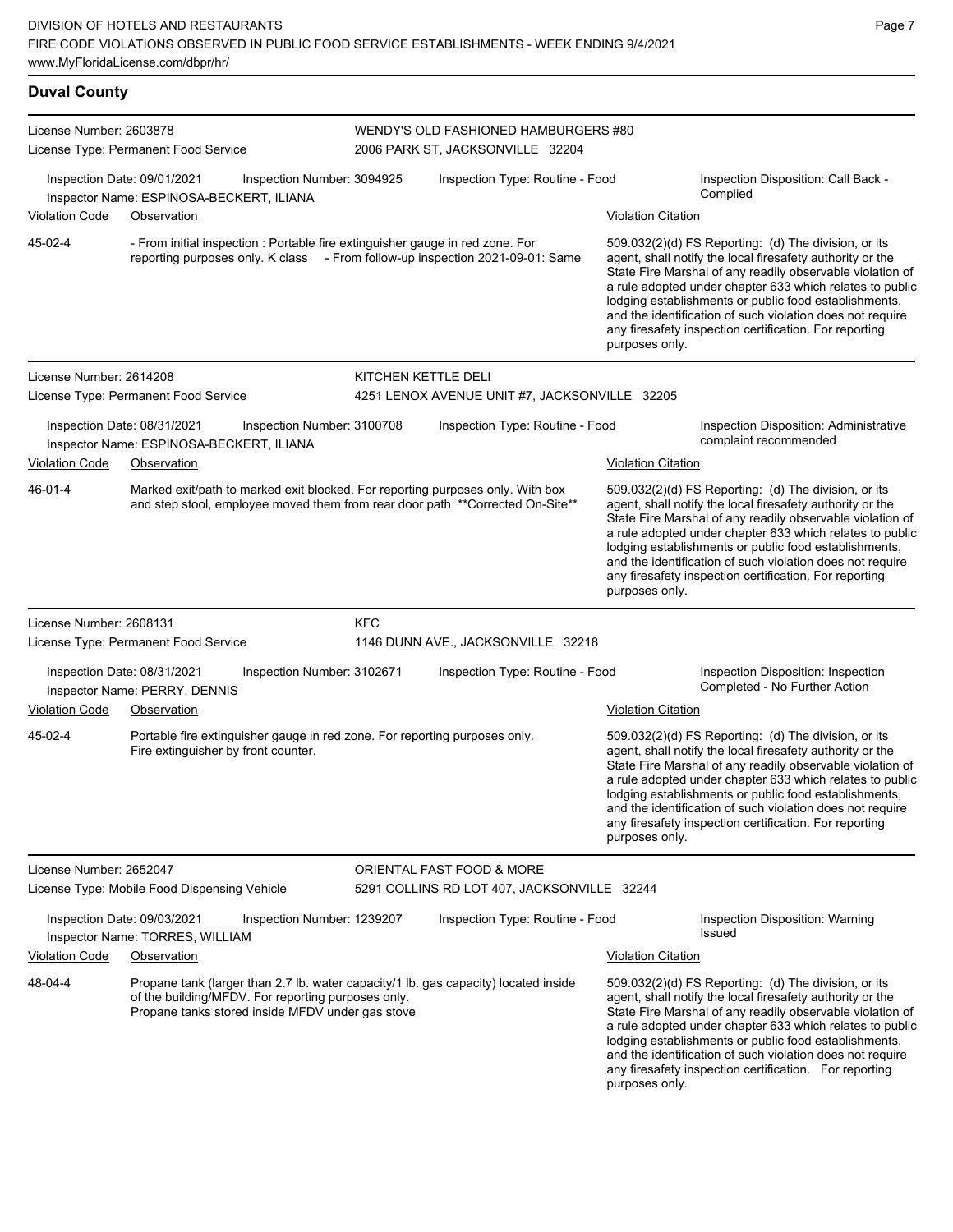| License Number: 2610781<br>License Type: Permanent Food Service                                                                                                                          |             | <b>TACO BELL #23703</b><br>10400 PHILIPS HWY, JACKSONVILLE 32256 |                                 |                                                                                                                                                                                                                                                                                                                                                                  |                                                                     |  |
|------------------------------------------------------------------------------------------------------------------------------------------------------------------------------------------|-------------|------------------------------------------------------------------|---------------------------------|------------------------------------------------------------------------------------------------------------------------------------------------------------------------------------------------------------------------------------------------------------------------------------------------------------------------------------------------------------------|---------------------------------------------------------------------|--|
| Inspection Date: 09/01/2021<br>Inspection Number: 3115259<br>Inspector Name: VILBRUN, JOSUE                                                                                              |             |                                                                  | Inspection Type: Routine - Food |                                                                                                                                                                                                                                                                                                                                                                  | Inspection Disposition: Inspection<br>Completed - No Further Action |  |
| <b>Violation Code</b>                                                                                                                                                                    | Observation |                                                                  |                                 |                                                                                                                                                                                                                                                                                                                                                                  | <b>Violation Citation</b>                                           |  |
| Marked exit/path to marked exit blocked. For reporting purposes only.<br>$46 - 01 - 4$<br>Back door block with trash can filled with garbage. Moved by manager.<br>**Corrected On-Site** |             |                                                                  |                                 | 509.032(2)(d) FS Reporting: (d) The division, or its<br>agent, shall notify the local firesafety authority or the<br>State Fire Marshal of any readily observable violation of<br>a rule adopted under chapter 633 which relates to public<br>lodging establishments or public food establishments,<br>and the identification of such violation does not require |                                                                     |  |

any firesafety inspection certification. For reporting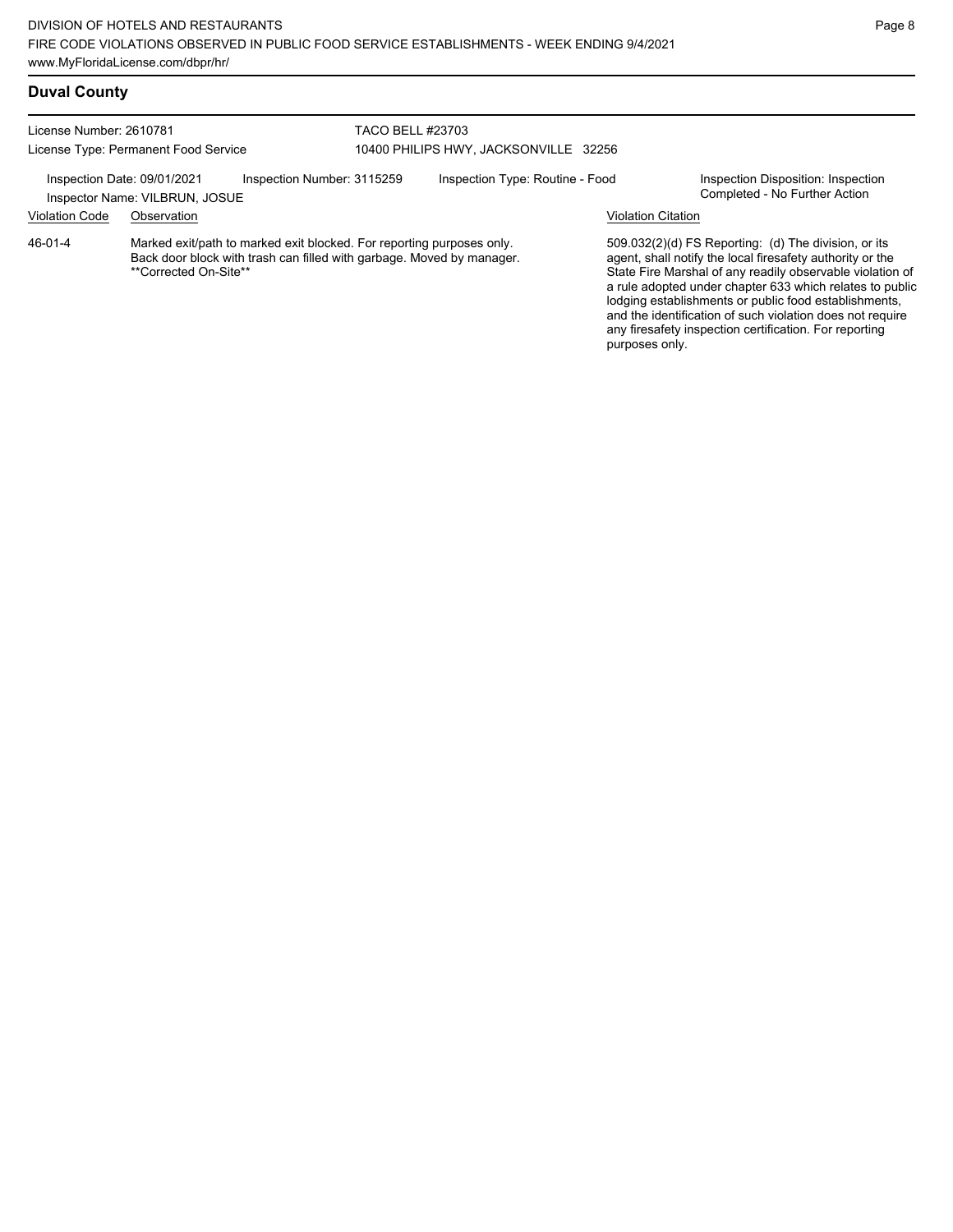| License Number: 2800778<br>License Type: Permanent Food Service                                                                                |                                  | MOONRISE BREWING COMPANY<br>101 PALM HARBOR PKWY STE 123, PALM COAST 32137 |  |                                 |                                                                                                                                                                                                                                                                                                                                                                                                                            |                                                                     |
|------------------------------------------------------------------------------------------------------------------------------------------------|----------------------------------|----------------------------------------------------------------------------|--|---------------------------------|----------------------------------------------------------------------------------------------------------------------------------------------------------------------------------------------------------------------------------------------------------------------------------------------------------------------------------------------------------------------------------------------------------------------------|---------------------------------------------------------------------|
| Inspection Date: 09/03/2021                                                                                                                    | Inspector Name: BADDING, MELANIE | Inspection Number: 3130506                                                 |  | Inspection Type: Routine - Food |                                                                                                                                                                                                                                                                                                                                                                                                                            | Inspection Disposition: Inspection<br>Completed - No Further Action |
| <b>Violation Code</b>                                                                                                                          | Observation                      |                                                                            |  |                                 | <b>Violation Citation</b>                                                                                                                                                                                                                                                                                                                                                                                                  |                                                                     |
| Portable fire extinguisher is inaccessible. For reporting purposes only<br>45-06-4<br>At back door, fire extinguisher blocked by stored items. |                                  |                                                                            |  | purposes only.                  | 509.032(2)(d) FS Reporting: (d) The division, or its<br>agent, shall notify the local firesafety authority or the<br>State Fire Marshal of any readily observable violation of<br>a rule adopted under chapter 633 which relates to public<br>lodging establishments or public food establishments,<br>and the identification of such violation does not require<br>any firesafety inspection certification. For reporting |                                                                     |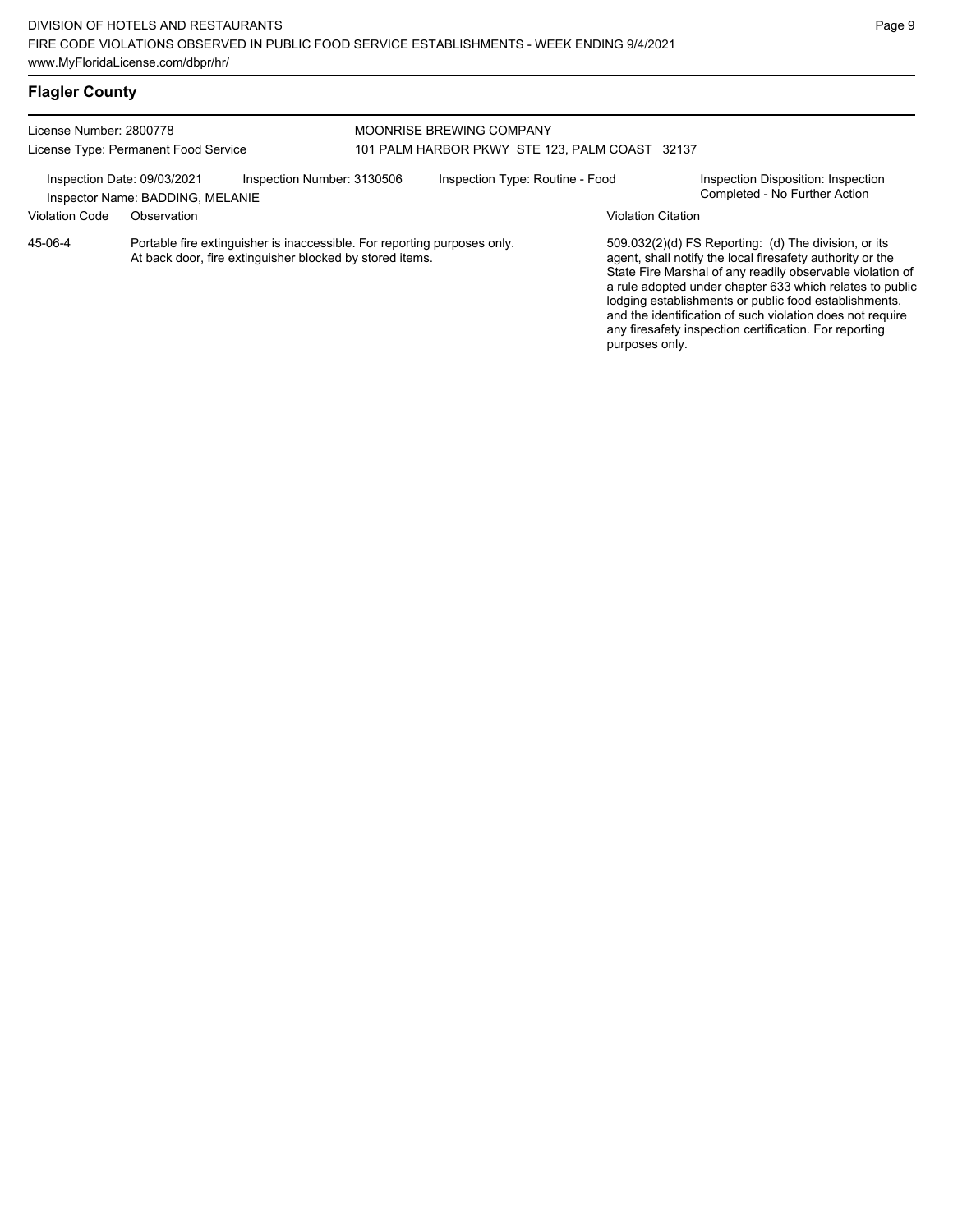## **Lee County**

| License Number: 4603808<br>License Type: Permanent Food Service |                               |                                                                            | KENTUCKY FRIED CHICKEN<br>4336 PALM BEACH BLVD, FORT MYERS 339053415 |                           |                                                                                                                                                                                                                                                                                                                                                                                                                            |
|-----------------------------------------------------------------|-------------------------------|----------------------------------------------------------------------------|----------------------------------------------------------------------|---------------------------|----------------------------------------------------------------------------------------------------------------------------------------------------------------------------------------------------------------------------------------------------------------------------------------------------------------------------------------------------------------------------------------------------------------------------|
| Inspection Date: 09/03/2021                                     | Inspector Name: FREED, JOSEPH | Inspection Number: 3155037                                                 | Inspection Type: Complaint Full                                      |                           | Inspection Disposition: Inspection<br>Completed - No Further Action                                                                                                                                                                                                                                                                                                                                                        |
| <b>Violation Code</b>                                           | Observation                   |                                                                            |                                                                      | <b>Violation Citation</b> |                                                                                                                                                                                                                                                                                                                                                                                                                            |
| 45-02-4                                                         | **Repeat Violation**          | Portable fire extinguisher gauge in red zone. For reporting purposes only. |                                                                      | purposes only.            | 509.032(2)(d) FS Reporting: (d) The division, or its<br>agent, shall notify the local firesafety authority or the<br>State Fire Marshal of any readily observable violation of<br>a rule adopted under chapter 633 which relates to public<br>lodging establishments or public food establishments,<br>and the identification of such violation does not require<br>any firesafety inspection certification. For reporting |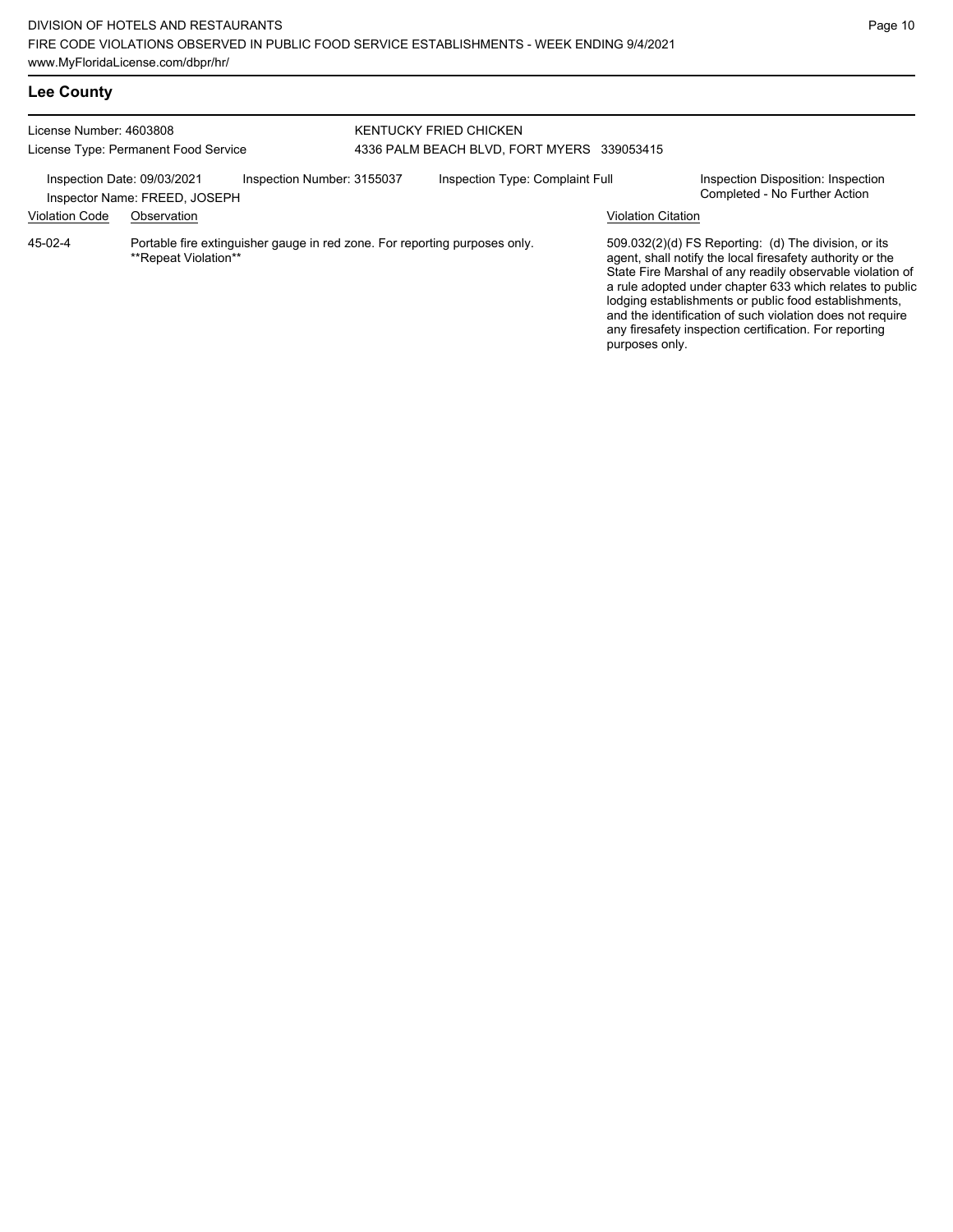## **Manatee County**

| License Number: 5105325              |                                                                                                                                               |                            | <b>BEEF O BRADYS</b>             |                                                                                 |                    |                                                                                                                                                                                                                                                                                                                                                                                                                            |  |
|--------------------------------------|-----------------------------------------------------------------------------------------------------------------------------------------------|----------------------------|----------------------------------|---------------------------------------------------------------------------------|--------------------|----------------------------------------------------------------------------------------------------------------------------------------------------------------------------------------------------------------------------------------------------------------------------------------------------------------------------------------------------------------------------------------------------------------------------|--|
| License Type: Permanent Food Service |                                                                                                                                               |                            | 8913 US 301 NORTH, PARRISH 34219 |                                                                                 |                    |                                                                                                                                                                                                                                                                                                                                                                                                                            |  |
|                                      | Inspection Date: 09/03/2021<br>Inspector Name: BECHTOLD, NEIL                                                                                 | Inspection Number: 3126151 |                                  | Inspection Type: Routine - Food                                                 |                    | Inspection Disposition: Inspection<br>Completed - No Further Action                                                                                                                                                                                                                                                                                                                                                        |  |
| <b>Violation Code</b>                | Observation                                                                                                                                   |                            |                                  |                                                                                 | Violation Citation |                                                                                                                                                                                                                                                                                                                                                                                                                            |  |
| 46-01-4                              | Marked exit/path to marked exit blocked. For reporting purposes only.<br>Operator removed kegs and restored exit path. ** Corrected On-Site** |                            |                                  | Observed side exit door blocked with empty beer kegs near beer cooler entrance. |                    | 509.032(2)(d) FS Reporting: (d) The division, or its<br>agent, shall notify the local firesafety authority or the<br>State Fire Marshal of any readily observable violation of<br>a rule adopted under chapter 633 which relates to public<br>lodging establishments or public food establishments,<br>and the identification of such violation does not require<br>any firesafety inspection certification. For reporting |  |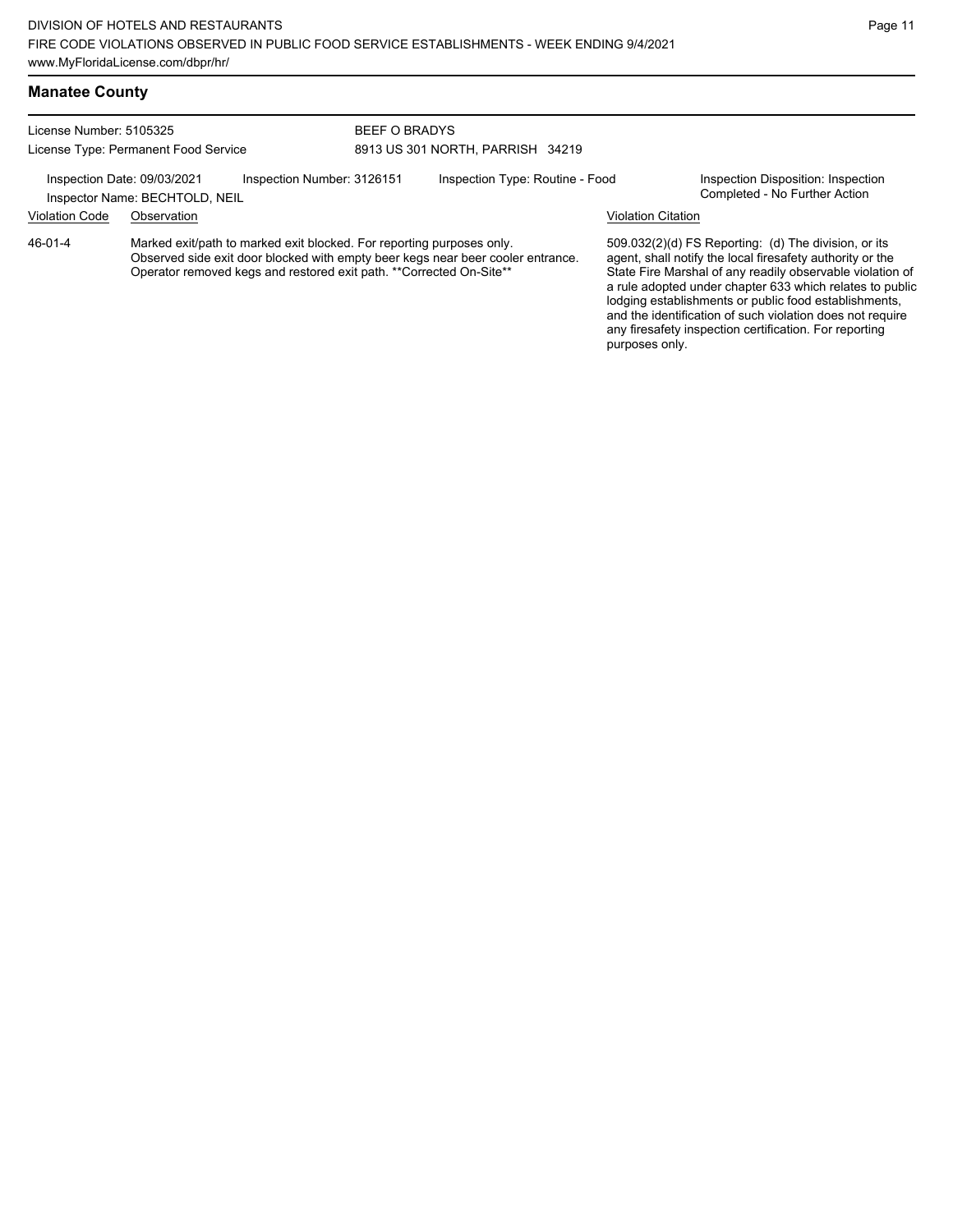| <b>Orange County</b>                                                                            |                                                               |                                                                                                                                  |                                   |                                                                                    |                                                                                                                                                                                                                                                                                                                                                                                                                                              |                                                                                                                   |
|-------------------------------------------------------------------------------------------------|---------------------------------------------------------------|----------------------------------------------------------------------------------------------------------------------------------|-----------------------------------|------------------------------------------------------------------------------------|----------------------------------------------------------------------------------------------------------------------------------------------------------------------------------------------------------------------------------------------------------------------------------------------------------------------------------------------------------------------------------------------------------------------------------------------|-------------------------------------------------------------------------------------------------------------------|
| License Number: 5807922<br>License Type: Permanent Food Service                                 |                                                               | RED LOBSTER #0838                                                                                                                | 8003 GOLDEN SKY LN, ORLANDO 32809 |                                                                                    |                                                                                                                                                                                                                                                                                                                                                                                                                                              |                                                                                                                   |
| Inspection Date: 09/03/2021<br>Inspection Number: 3115877<br>Inspector Name: PASIECKI, VICTORIA |                                                               |                                                                                                                                  |                                   | Inspection Type: Routine - Food                                                    |                                                                                                                                                                                                                                                                                                                                                                                                                                              | Inspection Disposition: Warning<br>Issued                                                                         |
| <b>Violation Code</b>                                                                           | Observation                                                   |                                                                                                                                  |                                   |                                                                                    | <b>Violation Citation</b>                                                                                                                                                                                                                                                                                                                                                                                                                    |                                                                                                                   |
| 46-01-4                                                                                         |                                                               | Marked exit/path to marked exit blocked. For reporting purposes only.<br>Boxes in front of reader exit door **Repeat Violation** |                                   |                                                                                    | 509.032(2)(d) FS Reporting: (d) The division, or its<br>agent, shall notify the local firesafety authority or the<br>State Fire Marshal of any readily observable violation of<br>a rule adopted under chapter 633 which relates to public<br>lodging establishments or public food establishments,<br>and the identification of such violation does not require<br>any firesafety inspection certification. For reporting<br>purposes only. |                                                                                                                   |
| License Number: 5814091                                                                         |                                                               |                                                                                                                                  |                                   | AASHIRWAD INDIAN CUISINE INC                                                       |                                                                                                                                                                                                                                                                                                                                                                                                                                              |                                                                                                                   |
|                                                                                                 | License Type: Permanent Food Service                          |                                                                                                                                  |                                   | 7000 S KIRKMAN RD, ORLANDO 32819                                                   |                                                                                                                                                                                                                                                                                                                                                                                                                                              |                                                                                                                   |
|                                                                                                 | Inspection Date: 08/31/2021<br>Inspector Name: MANTI, KATHRYN | Inspection Number: 3115059                                                                                                       |                                   | Inspection Type: Routine - Food                                                    |                                                                                                                                                                                                                                                                                                                                                                                                                                              | Inspection Disposition: Inspection<br>Completed - No Further Action                                               |
| <b>Violation Code</b>                                                                           | Observation                                                   |                                                                                                                                  |                                   |                                                                                    | <b>Violation Citation</b>                                                                                                                                                                                                                                                                                                                                                                                                                    |                                                                                                                   |
| 45-02-4                                                                                         | extinguisher                                                  |                                                                                                                                  |                                   | Portable fire extinguisher gauge in red zone. For reporting purposes only. K class |                                                                                                                                                                                                                                                                                                                                                                                                                                              | 509.032(2)(d) FS Reporting: (d) The division, or its<br>agent, shall notify the local firesafety authority or the |

State Fire Marshal of any readily observable violation of a rule adopted under chapter 633 which relates to public lodging establishments or public food establishments, and the identification of such violation does not require any firesafety inspection certification. For reporting purposes only.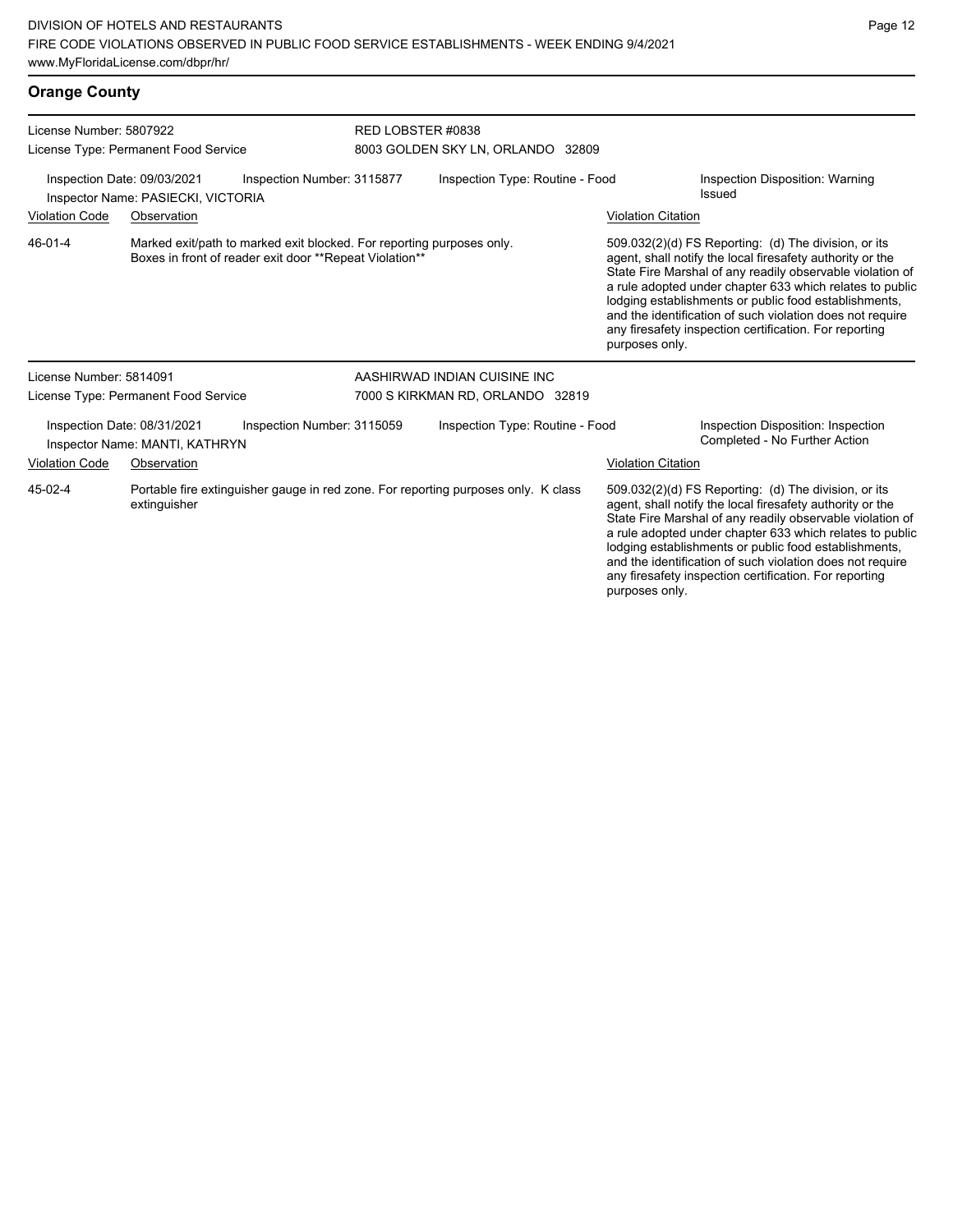## **Palm Beach County**

| License Number: 6009928 |                                                                                                                                                                                                      |                            | LA BELENCIANA CORP                                                                       |                           |                                                                                                                                                                                                                                                                                                                                                                                                                                                                                                          |  |  |  |
|-------------------------|------------------------------------------------------------------------------------------------------------------------------------------------------------------------------------------------------|----------------------------|------------------------------------------------------------------------------------------|---------------------------|----------------------------------------------------------------------------------------------------------------------------------------------------------------------------------------------------------------------------------------------------------------------------------------------------------------------------------------------------------------------------------------------------------------------------------------------------------------------------------------------------------|--|--|--|
|                         | License Type: Permanent Food Service                                                                                                                                                                 |                            | 4634 FOREST HILL BLVD, WEST PALM BEACH 33415                                             |                           |                                                                                                                                                                                                                                                                                                                                                                                                                                                                                                          |  |  |  |
|                         | Inspection Date: 09/01/2021<br>Inspector Name: MONTILLA, NATHALIE                                                                                                                                    | Inspection Number: 3111501 | Inspection Type: Routine - Food                                                          |                           | Inspection Disposition: Warning<br><b>Issued</b>                                                                                                                                                                                                                                                                                                                                                                                                                                                         |  |  |  |
| <b>Violation Code</b>   | Observation                                                                                                                                                                                          |                            |                                                                                          | <b>Violation Citation</b> |                                                                                                                                                                                                                                                                                                                                                                                                                                                                                                          |  |  |  |
| 45-04-4                 | Use of cooking equipment producing grease laden vapors/smoke with no hood<br>suppression system installed. Notified Fire AHJ. For reporting purposes only.<br>Table top fryer in use near hand sink. |                            |                                                                                          | purposes only.            | $509.032(2)(d)$ FS Reporting: (d) The division, or its<br>agent, shall notify the local firesafety authority or the<br>State Fire Marshal of any readily observable violation of<br>a rule adopted under chapter 633 which relates to public<br>lodging establishments or public food establishments,<br>and the identification of such violation does not require<br>any firesafety inspection certification. For reporting                                                                             |  |  |  |
| License Number: 6022425 |                                                                                                                                                                                                      | <b>TANUKI</b>              |                                                                                          |                           |                                                                                                                                                                                                                                                                                                                                                                                                                                                                                                          |  |  |  |
|                         | License Type: Permanent Food Service                                                                                                                                                                 |                            | 33 SE 3 AVEN UNIT 21, DELRAY BEACH 33483                                                 |                           |                                                                                                                                                                                                                                                                                                                                                                                                                                                                                                          |  |  |  |
|                         | Inspection Date: 09/03/2021<br>Inspector Name: GOODWIN, NICHOLAS                                                                                                                                     | Inspection Number: 3130395 | Inspection Type: Routine - Food                                                          |                           | Inspection Disposition: Warning<br><b>Issued</b>                                                                                                                                                                                                                                                                                                                                                                                                                                                         |  |  |  |
| <b>Violation Code</b>   | Observation                                                                                                                                                                                          |                            |                                                                                          | <b>Violation Citation</b> |                                                                                                                                                                                                                                                                                                                                                                                                                                                                                                          |  |  |  |
| 48-01-5                 | For reporting purposes only.                                                                                                                                                                         |                            | No current insurance inspector boiler report or boiler certificate available for boiler. |                           | 61C-1.004(10) FAC Reporting: (10) Heating and<br>ventilation - The heating and ventilation system shall be<br>kept in good repair or be installed to maintain a<br>minimum of 68 degrees Fahrenheit throughout the<br>building. The insurance inspectors boiler report is<br>required annually for power boilers and high<br>pressure/high temperature boilers and biannually for low<br>pressure steam or vapor heating boilers and shall be<br>posted in the boiler room. For reporting purposes only. |  |  |  |
| License Number: 6013439 |                                                                                                                                                                                                      |                            | APPLE TEN HOSPITALITY MANAGEMENT INC                                                     |                           |                                                                                                                                                                                                                                                                                                                                                                                                                                                                                                          |  |  |  |
|                         | License Type: Permanent Food Service                                                                                                                                                                 |                            | 8201 CONGRESS AVE, BOCA RATON 33487                                                      |                           |                                                                                                                                                                                                                                                                                                                                                                                                                                                                                                          |  |  |  |
|                         | Inspection Date: 09/01/2021<br>Inspector Name: GOODWIN, NICHOLAS                                                                                                                                     | Inspection Number: 3104517 | Inspection Type: Routine - Food                                                          |                           | Inspection Disposition: Inspection<br>Completed - No Further Action                                                                                                                                                                                                                                                                                                                                                                                                                                      |  |  |  |
| <b>Violation Code</b>   | Observation                                                                                                                                                                                          |                            |                                                                                          | <b>Violation Citation</b> |                                                                                                                                                                                                                                                                                                                                                                                                                                                                                                          |  |  |  |
| 45-02-4                 | on right side of cook line                                                                                                                                                                           |                            | Portable fire extinguisher gauge in red zone. For reporting purposes only. Located       | purposes only.            | 509.032(2)(d) FS Reporting: (d) The division, or its<br>agent, shall notify the local firesafety authority or the<br>State Fire Marshal of any readily observable violation of<br>a rule adopted under chapter 633 which relates to public<br>lodging establishments or public food establishments,<br>and the identification of such violation does not require<br>any firesafety inspection certification. For reporting                                                                               |  |  |  |
| 48-01-5                 | For reporting purposes only. Discussed with operator. Boilers going through<br>recertification ** Corrective Action Taken**                                                                          |                            | No current insurance inspector boiler report or boiler certificate available for boiler. |                           | 61C-1.004(10) FAC Reporting: (10) Heating and<br>ventilation - The heating and ventilation system shall be<br>kept in good repair or be installed to maintain a<br>minimum of 68 degrees Fahrenheit throughout the<br>building. The insurance inspectors boiler report is<br>required annually for power boilers and high<br>pressure/high temperature boilers and biannually for low<br>pressure steam or vapor heating boilers and shall be<br>posted in the boiler room. For reporting purposes only. |  |  |  |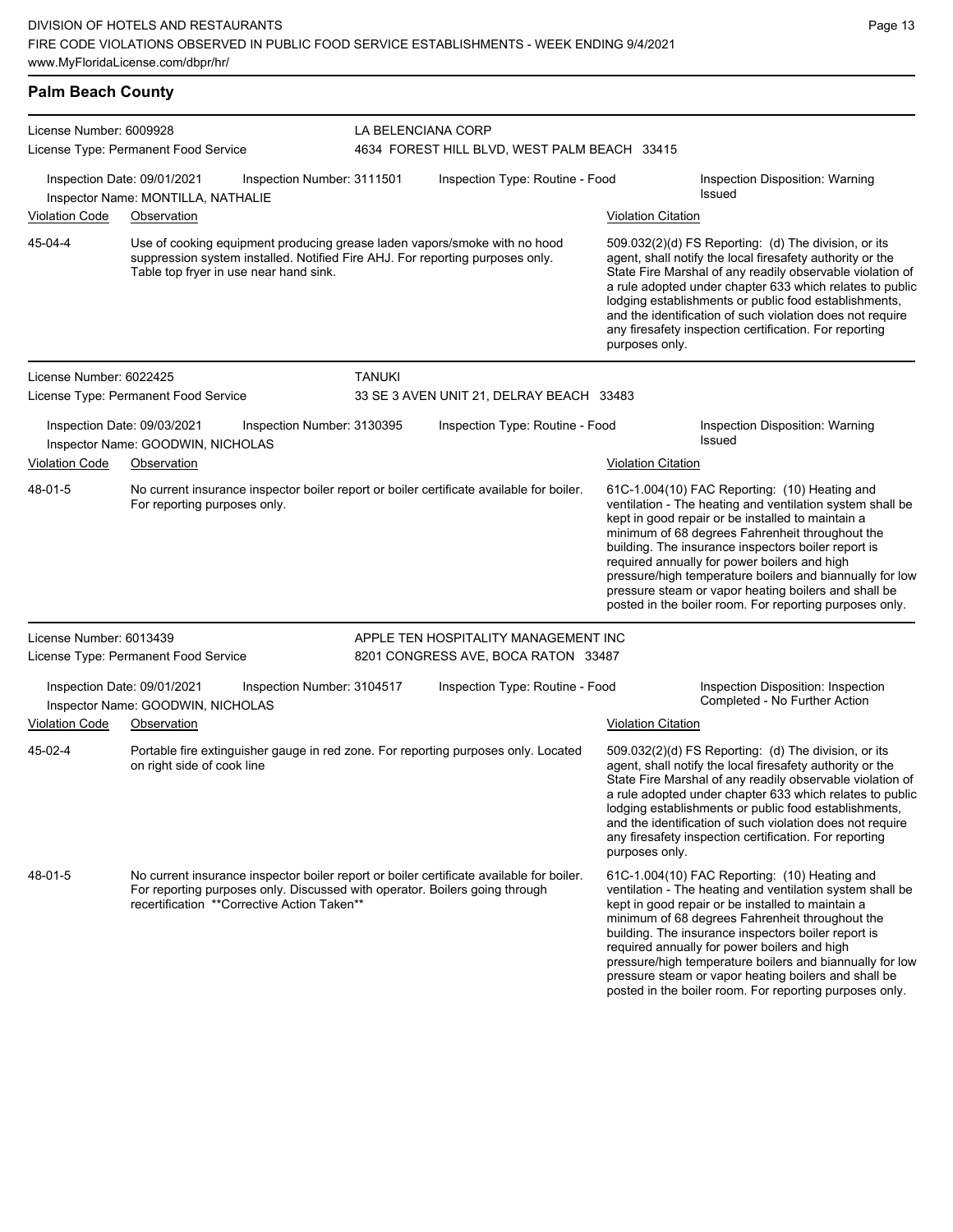| License Number: 6113277<br>License Type: Permanent Food Service |                                                                                                    |                                                         |                                       | RED ROBIN GOURMET BURGERS<br>28222 WILLET WAY, WESLEY CHAPEL 33543            |                           |                                                                                                                                                                                                                                                                                                                                                                                                                            |  |
|-----------------------------------------------------------------|----------------------------------------------------------------------------------------------------|---------------------------------------------------------|---------------------------------------|-------------------------------------------------------------------------------|---------------------------|----------------------------------------------------------------------------------------------------------------------------------------------------------------------------------------------------------------------------------------------------------------------------------------------------------------------------------------------------------------------------------------------------------------------------|--|
|                                                                 | Inspection Date: 09/02/2021<br>Inspector Name: COLE, GABRIELLE                                     | Inspection Number: 3094728                              |                                       | Inspection Type: Routine - Food                                               |                           | Inspection Disposition: Inspection<br>Completed - No Further Action                                                                                                                                                                                                                                                                                                                                                        |  |
| <b>Violation Code</b>                                           | Observation                                                                                        |                                                         |                                       |                                                                               | <b>Violation Citation</b> |                                                                                                                                                                                                                                                                                                                                                                                                                            |  |
| 45-02-4                                                         | Portable fire extinguisher gauge in red zone. For reporting purposes only. By<br>kitchen exit door |                                                         |                                       |                                                                               | purposes only.            | 509.032(2)(d) FS Reporting: (d) The division, or its<br>agent, shall notify the local firesafety authority or the<br>State Fire Marshal of any readily observable violation of<br>a rule adopted under chapter 633 which relates to public<br>lodging establishments or public food establishments,<br>and the identification of such violation does not require<br>any firesafety inspection certification. For reporting |  |
| License Number: 6113166                                         |                                                                                                    |                                                         | ARBY'S #7826                          |                                                                               |                           |                                                                                                                                                                                                                                                                                                                                                                                                                            |  |
|                                                                 | License Type: Permanent Food Service                                                               |                                                         | 8301 LITTLE RD, NEW PORT RICHEY 34654 |                                                                               |                           |                                                                                                                                                                                                                                                                                                                                                                                                                            |  |
|                                                                 | Inspection Date: 09/02/2021<br>Inspector Name: TORRACO, MARIANNE                                   | Inspection Number: 3134338                              |                                       | Inspection Type: Routine - Food                                               |                           | Inspection Disposition: Inspection<br>Completed - No Further Action                                                                                                                                                                                                                                                                                                                                                        |  |
| <b>Violation Code</b>                                           | Observation                                                                                        |                                                         |                                       |                                                                               | <b>Violation Citation</b> |                                                                                                                                                                                                                                                                                                                                                                                                                            |  |
| 46-01-4                                                         |                                                                                                    | pail and cardboard boxes, removed **Corrected On-Site** |                                       | Marked exit/path to marked exit blocked. For reporting purposes only. Garbage |                           | 509.032(2)(d) FS Reporting: (d) The division, or its<br>agent, shall notify the local firesafety authority or the<br>State Fire Marshal of any readily observable violation of<br>a rule adopted under chapter 633 which relates to public<br>lodging establishments or public food establishments,<br>and the identification of such violation does not require                                                           |  |

any firesafety inspection certification. For reporting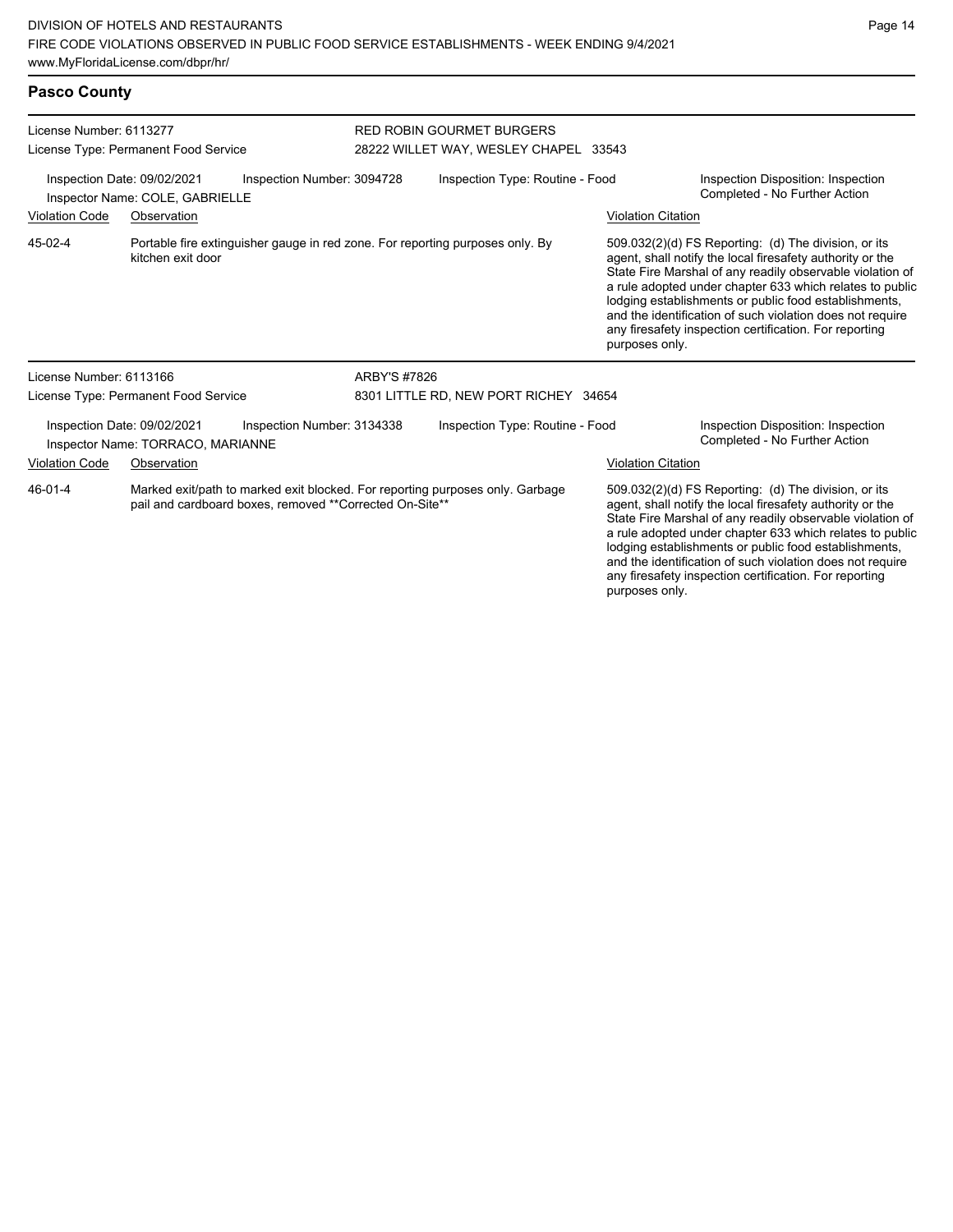| <b>Polk County</b>                                                                               |                                                                                                                                    |  |                                |                                                                                                                                                                                                                                |                    |                                                                                                                                                                                                                                                                                                                                                                                                                                                |  |  |
|--------------------------------------------------------------------------------------------------|------------------------------------------------------------------------------------------------------------------------------------|--|--------------------------------|--------------------------------------------------------------------------------------------------------------------------------------------------------------------------------------------------------------------------------|--------------------|------------------------------------------------------------------------------------------------------------------------------------------------------------------------------------------------------------------------------------------------------------------------------------------------------------------------------------------------------------------------------------------------------------------------------------------------|--|--|
| License Number: 6350605<br>License Type: Mobile Food Dispensing Vehicle                          |                                                                                                                                    |  |                                | <b>MONICA'S TACOS CORP</b><br>5757 HWY 98 S, HIGHLAND CITY 33846                                                                                                                                                               |                    |                                                                                                                                                                                                                                                                                                                                                                                                                                                |  |  |
| Inspection Number: 1241607<br>Inspection Date: 09/03/2021<br>Inspector Name: BEAULIEU, STEPHANIE |                                                                                                                                    |  |                                | Inspection Type: Routine - Food                                                                                                                                                                                                |                    | Inspection Disposition: Inspection<br>Completed - No Further Action                                                                                                                                                                                                                                                                                                                                                                            |  |  |
| <b>Violation Code</b>                                                                            | Observation                                                                                                                        |  |                                |                                                                                                                                                                                                                                | Violation Citation |                                                                                                                                                                                                                                                                                                                                                                                                                                                |  |  |
| 45-02-4                                                                                          | Portable fire extinguisher gauge in red zone. For reporting purposes only.<br>Chemical suppression system tank is in recharge zone |  |                                |                                                                                                                                                                                                                                |                    | $509.032(2)(d)$ FS Reporting: (d) The division, or its<br>agent, shall notify the local firesafety authority or the<br>State Fire Marshal of any readily observable violation of<br>a rule adopted under chapter 633 which relates to public<br>lodging establishments or public food establishments,<br>and the identification of such violation does not require<br>any firesafety inspection certification. For reporting<br>purposes only. |  |  |
| License Number: 6308084<br>License Type: Permanent Food Service                                  |                                                                                                                                    |  |                                | WENDYS OLD FASHIONED HAMBURGERS<br>930 6 ST NW, WINTER HAVEN 33881                                                                                                                                                             |                    |                                                                                                                                                                                                                                                                                                                                                                                                                                                |  |  |
|                                                                                                  |                                                                                                                                    |  | 1.1.1.1.1.1.1.1.1.1.1.0.400070 | state of the contract of the contract of the contract of the contract of the contract of the contract of the contract of the contract of the contract of the contract of the contract of the contract of the contract of the c |                    | the contract of the first state of the contract of the state of the state of the state of the state of the state of the state of the state of the state of the state of the state of the state of the state of the state of th                                                                                                                                                                                                                 |  |  |

Inspection Date: 09/03/2021 Inspection Number: 3103276 Inspection Type: Routine - Food Inspection Disposition: Inspection Inspector Name: JACKSON, SHARON Violation Code Observation Violation Citation

Marked exit/path to marked exit blocked. For reporting purposes only. Boxes blocking the backdoor. Employee removed the boxes. \*\*Corrected On-Site\*\* 46-01-4

509.032(2)(d) FS Reporting: (d) The division, or its agent, shall notify the local firesafety authority or the State Fire Marshal of any readily observable violation of a rule adopted under chapter 633 which relates to public lodging establishments or public food establishments, and the identification of such violation does not require any firesafety inspection certification. For reporting purposes only.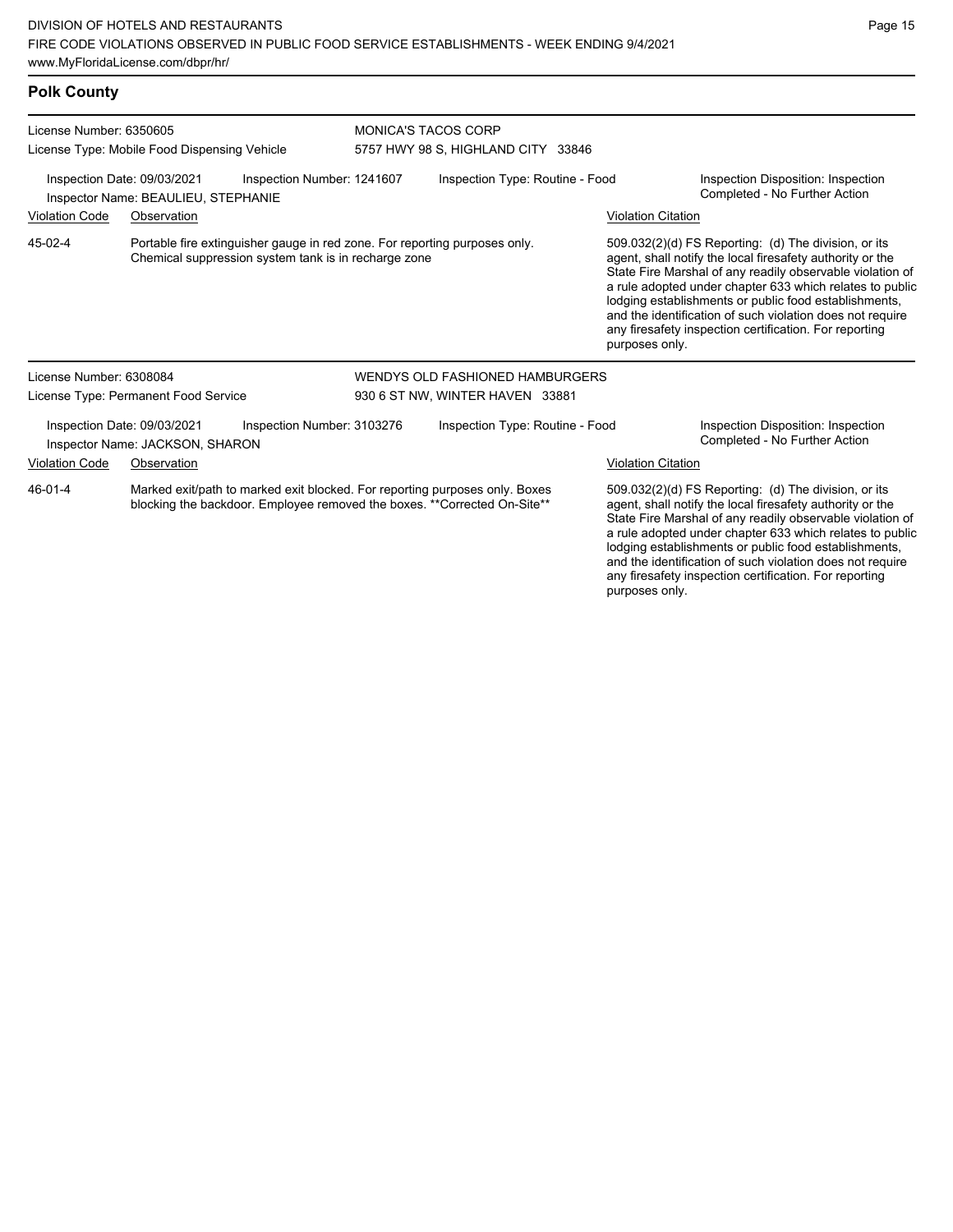| <b>Seminole County</b>                                                                                                                                             |                                                                                                                                                                                         |  |                      |                                    |                                                                                                                                                                                                                                                                                                                                                                                                                                              |  |  |
|--------------------------------------------------------------------------------------------------------------------------------------------------------------------|-----------------------------------------------------------------------------------------------------------------------------------------------------------------------------------------|--|----------------------|------------------------------------|----------------------------------------------------------------------------------------------------------------------------------------------------------------------------------------------------------------------------------------------------------------------------------------------------------------------------------------------------------------------------------------------------------------------------------------------|--|--|
| License Number: 6902174<br>License Type: Permanent Food Service<br>Inspection Date: 09/03/2021<br>Inspection Number: 3154627<br>Inspector Name: THORNCROFT, ROBERT |                                                                                                                                                                                         |  | <b>WENDY'S #4473</b> |                                    |                                                                                                                                                                                                                                                                                                                                                                                                                                              |  |  |
|                                                                                                                                                                    |                                                                                                                                                                                         |  |                      | 3717 S ORLANDO BLVD, SANFORD 32773 |                                                                                                                                                                                                                                                                                                                                                                                                                                              |  |  |
|                                                                                                                                                                    |                                                                                                                                                                                         |  |                      | Inspection Type: Complaint Full    | Inspection Disposition: Inspection<br>Completed - No Further Action                                                                                                                                                                                                                                                                                                                                                                          |  |  |
| <b>Violation Code</b>                                                                                                                                              | Observation                                                                                                                                                                             |  |                      |                                    | <b>Violation Citation</b>                                                                                                                                                                                                                                                                                                                                                                                                                    |  |  |
| 45-02-4                                                                                                                                                            | Portable fire extinguisher gauge in red zone. For reporting purposes only. At the<br>end of the line the unit is missing, extinguisher placed in the stock room meddle is<br>in the red |  |                      |                                    | 509.032(2)(d) FS Reporting: (d) The division, or its<br>agent, shall notify the local firesafety authority or the<br>State Fire Marshal of any readily observable violation of<br>a rule adopted under chapter 633 which relates to public<br>lodging establishments or public food establishments,<br>and the identification of such violation does not require<br>any firesafety inspection certification. For reporting<br>purposes only. |  |  |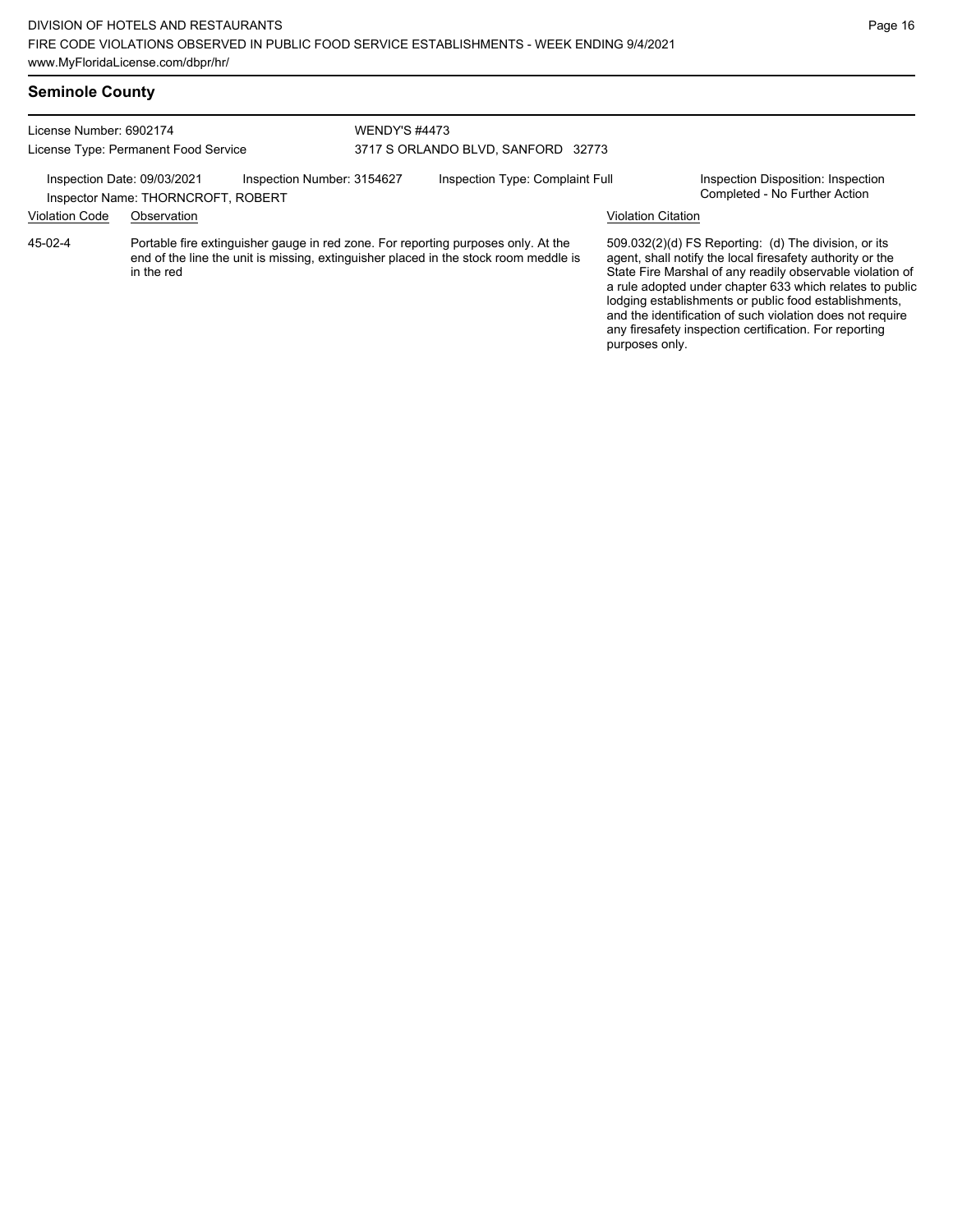# **St. Lucie County**

License Number: 6602957 License Type: Permanent Food Service

#### ONE LOVE CARIBBEAN CUISINE & SEAFOOD, LLC 3453 SW DARWIN BLVD, PORT SAINT LUCIE 34953

Inspection Date: 08/31/2021 Inspection Number: 3153680 Inspection Type: Routine - Food Inspection Disposition: Emergency order recommended Inspector Name: HARROD, JESSICA

## Violation Code Observation Violation Citation

Use of cooking equipment producing grease laden vapors/smoke with no hood suppression system installed. Notified Fire AHJ. For reporting purposes only. 2 household fryers on prep table not under hood system. Called local AHJ spoke with gentleman he will send someone out tomorrow. Explained to operator that these should not be utilized and should be removed from premises. 45-04-4

- From initial inspection : Use of cooking equipment producing grease laden vapors/smoke with no hood suppression system installed. Notified Fire AHJ. For reporting purposes only. 45-04-4

2 household fryers on prep table not under hood system. Called local AHJ spoke with gentleman he will send someone out tomorrow. Explained to operator that these should not be utilized and should be removed from premises. - From follow-up inspection 2021-08-31: \*\*Time Extended\*\*

509.032(2)(d) FS Reporting: (d) The division, or its agent, shall notify the local firesafety authority or the State Fire Marshal of any readily observable violation of a rule adopted under chapter 633 which relates to public lodging establishments or public food establishments, and the identification of such violation does not require any firesafety inspection certification. For reporting purposes only.

509.032(2)(d) FS Reporting: (d) The division, or its agent, shall notify the local firesafety authority or the State Fire Marshal of any readily observable violation of a rule adopted under chapter 633 which relates to public lodging establishments or public food establishments, and the identification of such violation does not require any firesafety inspection certification. For reporting purposes only.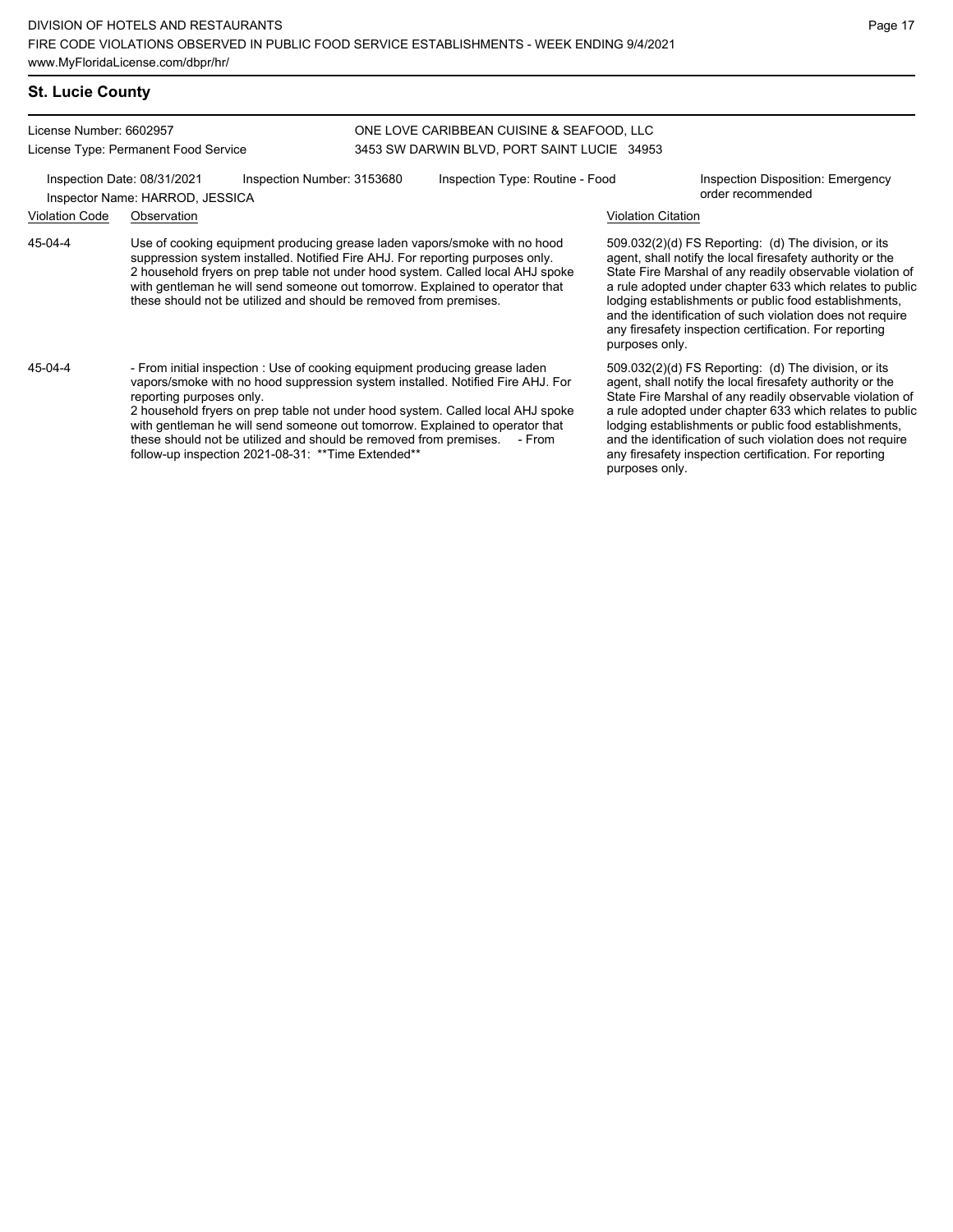## **Volusia County**

| License Number: 7405092<br>License Type: Permanent Food Service                                                                  |                                                                                                                                                       |                                                                                     | WOODY'S BAR-B-Q                            | 1593 N NOVA RD, HOLLY HILL 32117                   |                                                                                                                                                                                                                                                                                                                                                                                                                                                           |                                                                                                                                                                                                                                                                                                                                                                                                                            |  |  |
|----------------------------------------------------------------------------------------------------------------------------------|-------------------------------------------------------------------------------------------------------------------------------------------------------|-------------------------------------------------------------------------------------|--------------------------------------------|----------------------------------------------------|-----------------------------------------------------------------------------------------------------------------------------------------------------------------------------------------------------------------------------------------------------------------------------------------------------------------------------------------------------------------------------------------------------------------------------------------------------------|----------------------------------------------------------------------------------------------------------------------------------------------------------------------------------------------------------------------------------------------------------------------------------------------------------------------------------------------------------------------------------------------------------------------------|--|--|
|                                                                                                                                  | Inspection Date: 09/03/2021<br>Inspector Name: RUTLEDGE, REBECCA                                                                                      | Inspection Number: 3155041                                                          |                                            | Inspection Type: Complaint Full                    |                                                                                                                                                                                                                                                                                                                                                                                                                                                           | Inspection Disposition: Warning<br><b>Issued</b>                                                                                                                                                                                                                                                                                                                                                                           |  |  |
| <b>Violation Code</b>                                                                                                            | Observation                                                                                                                                           |                                                                                     |                                            |                                                    | <b>Violation Citation</b>                                                                                                                                                                                                                                                                                                                                                                                                                                 |                                                                                                                                                                                                                                                                                                                                                                                                                            |  |  |
| 47-03-4                                                                                                                          | Observed electrical outlet pulled out from wall, (kitchen area with grill and<br>fryers)For reporting purposes only.                                  |                                                                                     |                                            |                                                    | purposes only.                                                                                                                                                                                                                                                                                                                                                                                                                                            | 509.032(2)(d) FS Reporting: (d) The division, or its<br>agent, shall notify the local firesafety authority or the<br>State Fire Marshal of any readily observable violation of<br>a rule adopted under chapter 633 which relates to public<br>lodging establishments or public food establishments,<br>and the identification of such violation does not require<br>any firesafety inspection certification. For reporting |  |  |
| 49-05-4                                                                                                                          | Flammables stored near a source of ignition. Gas can stored on shelf next to hot<br>water heater. For reporting purposes only. ** Corrected On-Site** |                                                                                     |                                            |                                                    | purposes only.                                                                                                                                                                                                                                                                                                                                                                                                                                            | 509.032(2)(d) FS Reporting: (d) The division, or its<br>agent, shall notify the local firesafety authority or the<br>State Fire Marshal of any readily observable violation of<br>a rule adopted under chapter 633 which relates to public<br>lodging establishments or public food establishments,<br>and the identification of such violation does not require<br>any firesafety inspection certification. For reporting |  |  |
| License Number: 7407568                                                                                                          |                                                                                                                                                       |                                                                                     |                                            | THE CITY OF DAYTONA BEACH (CONCESSION 1 NORTHSIDE) |                                                                                                                                                                                                                                                                                                                                                                                                                                                           |                                                                                                                                                                                                                                                                                                                                                                                                                            |  |  |
|                                                                                                                                  | License Type: Permanent Food Service                                                                                                                  |                                                                                     |                                            | 3917 LPGA BOULEVARD, DAYTONA BEACH 32124           |                                                                                                                                                                                                                                                                                                                                                                                                                                                           |                                                                                                                                                                                                                                                                                                                                                                                                                            |  |  |
|                                                                                                                                  | Inspection Date: 08/31/2021<br>Inspector Name: BRANNER, LISELOTTE                                                                                     | Inspection Number: 3084960                                                          |                                            | Inspection Type: Food-Licensing Inspection         |                                                                                                                                                                                                                                                                                                                                                                                                                                                           | Inspection Disposition: Inspection<br>Completed - No Further Action                                                                                                                                                                                                                                                                                                                                                        |  |  |
| <b>Violation Code</b>                                                                                                            | Observation                                                                                                                                           |                                                                                     |                                            |                                                    | <b>Violation Citation</b>                                                                                                                                                                                                                                                                                                                                                                                                                                 |                                                                                                                                                                                                                                                                                                                                                                                                                            |  |  |
| 48-03-4<br>Water heater in maintenance room has exposed wires, rusted on top and black<br>markings. For reporting purposes only. |                                                                                                                                                       |                                                                                     |                                            |                                                    | purposes only.                                                                                                                                                                                                                                                                                                                                                                                                                                            | 509.211(2)(a) FS Reporting: (2) (a) It is unlawful for any<br>person to use within any public lodging establishment or<br>public food service establishment any fuel-burning<br>wick-type equipment for space heating unless such<br>equipment is vented so as to prevent the accumulation<br>of toxic or injurious gases or liquids. For reporting                                                                        |  |  |
| License Number: 7407569                                                                                                          |                                                                                                                                                       |                                                                                     |                                            | THE CITY OF DAYTONA BEACH (CONCESSION 3 SOUTHEAST) |                                                                                                                                                                                                                                                                                                                                                                                                                                                           |                                                                                                                                                                                                                                                                                                                                                                                                                            |  |  |
| License Type: Permanent Food Service                                                                                             |                                                                                                                                                       | 3917 LPGA BLVD, DAYTONA BEACH 32124                                                 |                                            |                                                    |                                                                                                                                                                                                                                                                                                                                                                                                                                                           |                                                                                                                                                                                                                                                                                                                                                                                                                            |  |  |
| Inspection Date: 08/31/2021<br>Inspection Number: 3154226<br>Inspector Name: BRANNER, LISELOTTE                                  |                                                                                                                                                       |                                                                                     | Inspection Type: Food-Licensing Inspection |                                                    |                                                                                                                                                                                                                                                                                                                                                                                                                                                           | Inspection Disposition: Inspection<br>Completed - No Further Action                                                                                                                                                                                                                                                                                                                                                        |  |  |
| Violation Code                                                                                                                   | <b>Observation</b>                                                                                                                                    |                                                                                     |                                            |                                                    | <b>Violation Citation</b>                                                                                                                                                                                                                                                                                                                                                                                                                                 |                                                                                                                                                                                                                                                                                                                                                                                                                            |  |  |
| 48-02-5<br>only.<br>FI81484 - located in room next to locker room.<br>Plate on boiler states electric boiler                     |                                                                                                                                                       | Insurance inspector boiler report not posted in boiler room. For reporting purposes |                                            |                                                    | 61C-1.004(10) FAC Reporting: (10) Heating and<br>ventilation - The heating and ventilation system shall be<br>kept in good repair or be installed to maintain a<br>minimum of 68 degrees Fahrenheit throughout the<br>building. The insurance inspector boiler report is<br>required annually for power boilers and high pressure or<br>high temperature boilers and biannually for low pressure<br>steam or vapor heating boilers and shall be posted in |                                                                                                                                                                                                                                                                                                                                                                                                                            |  |  |

the boiler room. For reporting purposes only.